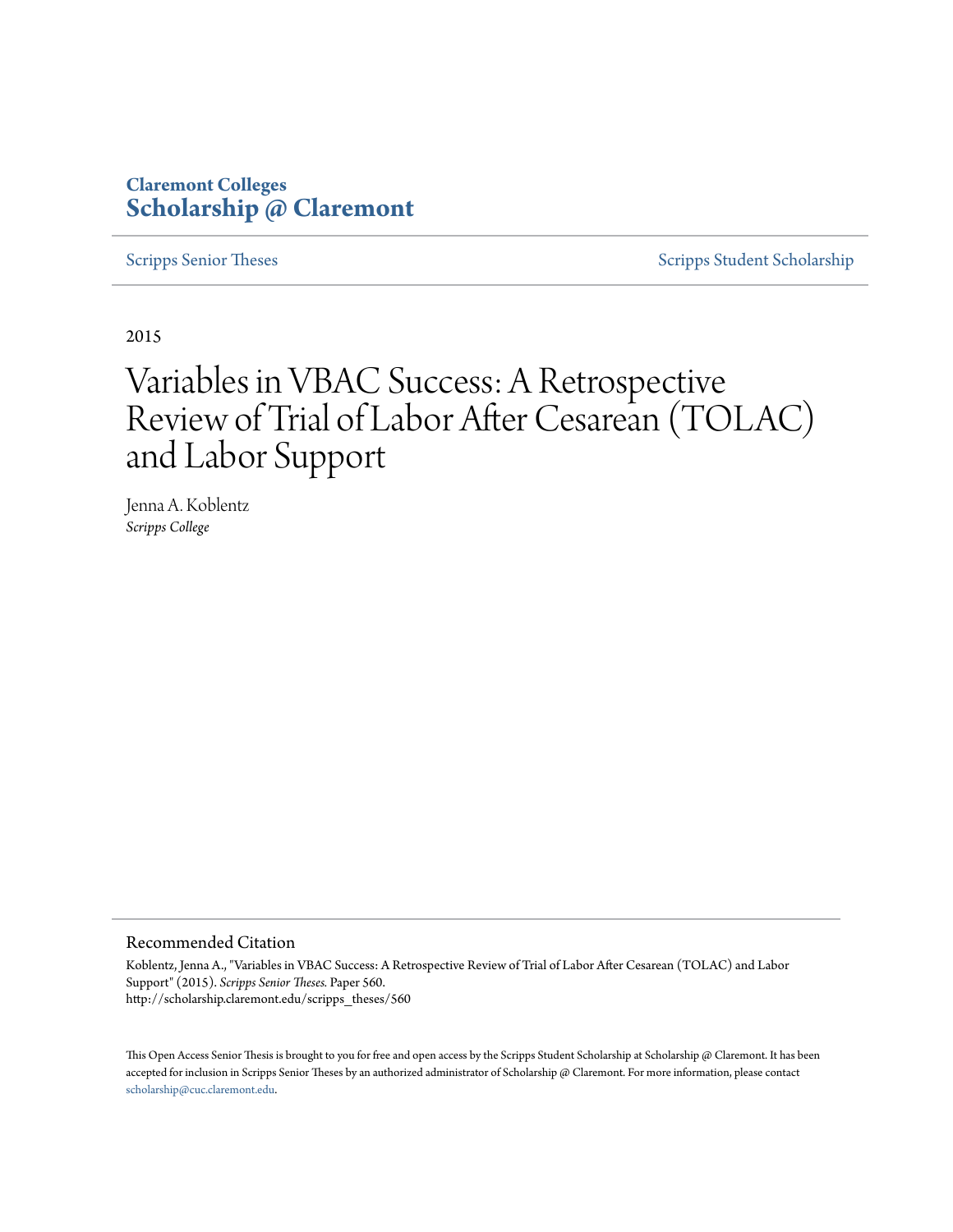## **Variables in VBAC Success: A Retrospective Review of Trial of Labor After Cesarean (TOLAC) and Labor Support**

A Thesis Presented by Jenna Alison Koblentz

To the Keck Science Department Of Claremont McKenna, Pitzer, and Scripps College In partial fulfillment of The degree of Bachelor of Arts

> Senior Thesis in Biology December 8, 2014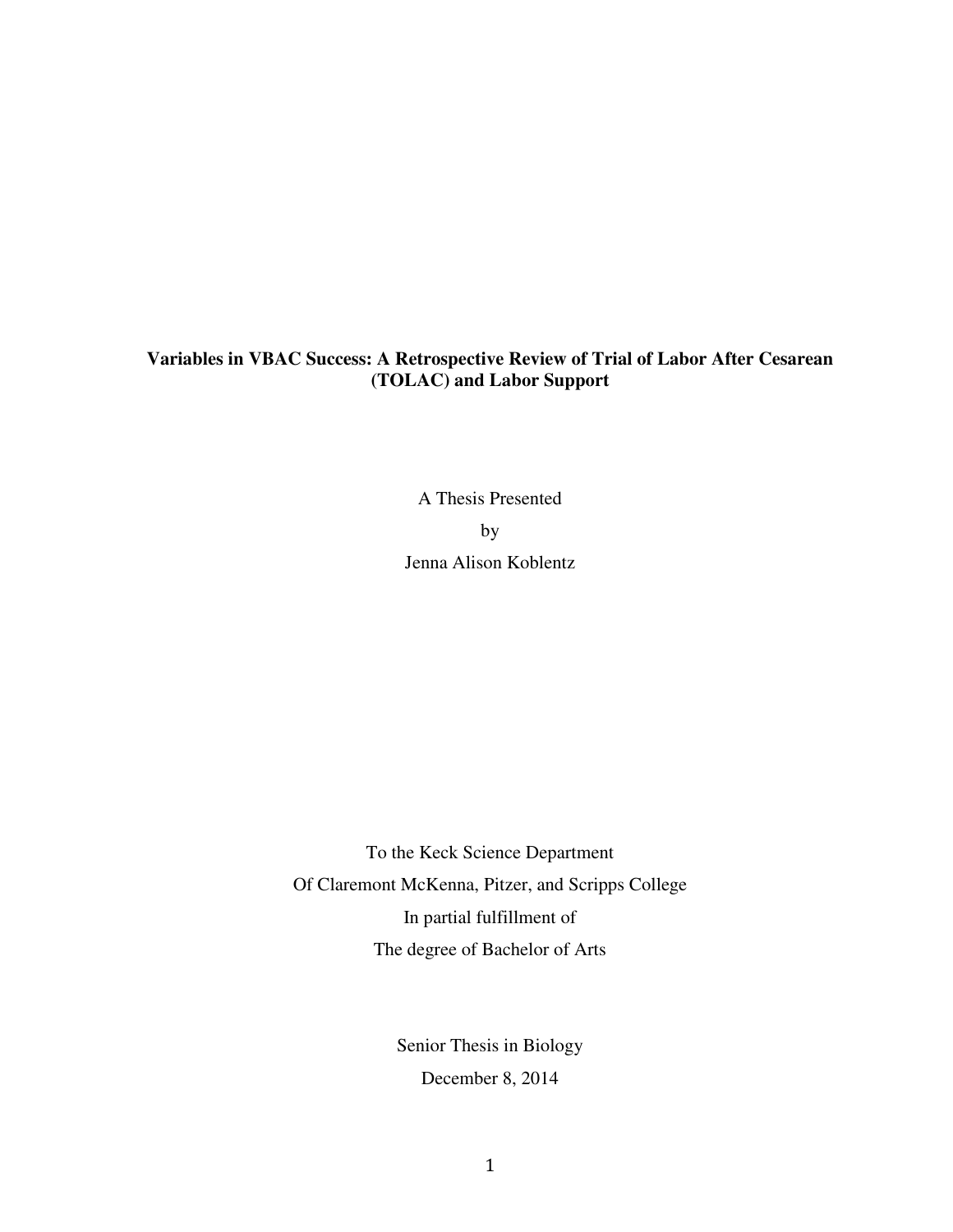# TABLE OF CONTENTS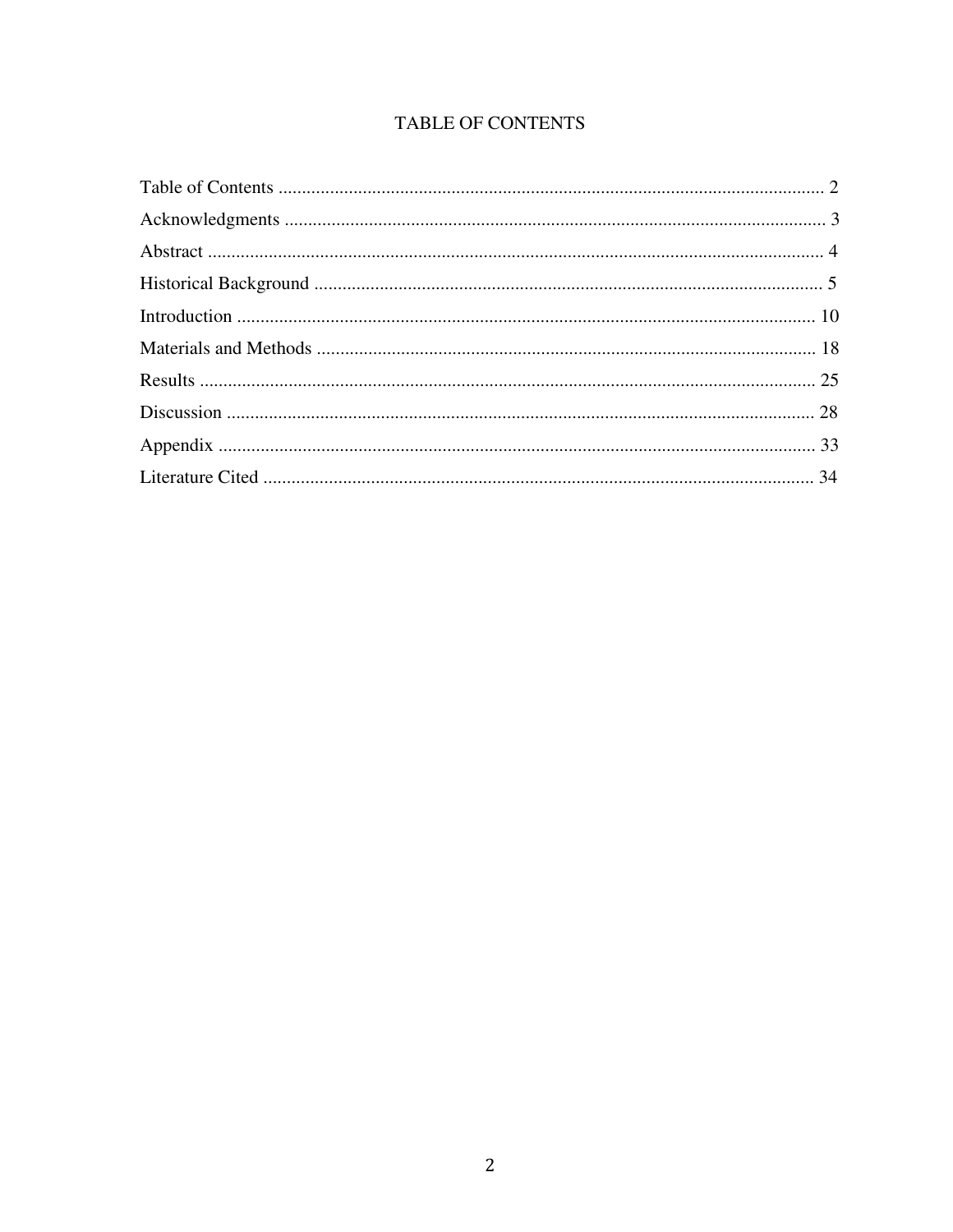## **Acknowledgments**

This thesis would not have been possible if not for the help and support of many wonderful individuals. Firstly, I would like to thank Dr. Lizellen La Follette for her continuous mentorship and support. She has been instrumental in the progress of this thesis and has nurtured my passion for women's health throughout my college career. I am indebted to her for having allowed me to work under her so closely and use these data. I would also like to thank Professor Jo Hardin at Pomona College for her willingness to teach me what she could about statistics in the little time that we had. Her instruction was essential and greatly appreciated. Shout out to Tim Kaye – thank you for piecing a few things together for me when I was still unsure of what a logistic regression was. Thank you Dr. Sarah Gilman for guiding me through this process and reviewing my work.

Finally, I am infinitely grateful for my parents' undying love and support. And, thank you to my beautiful friends. You have all been wonderfully encouraging and incredibly distracting.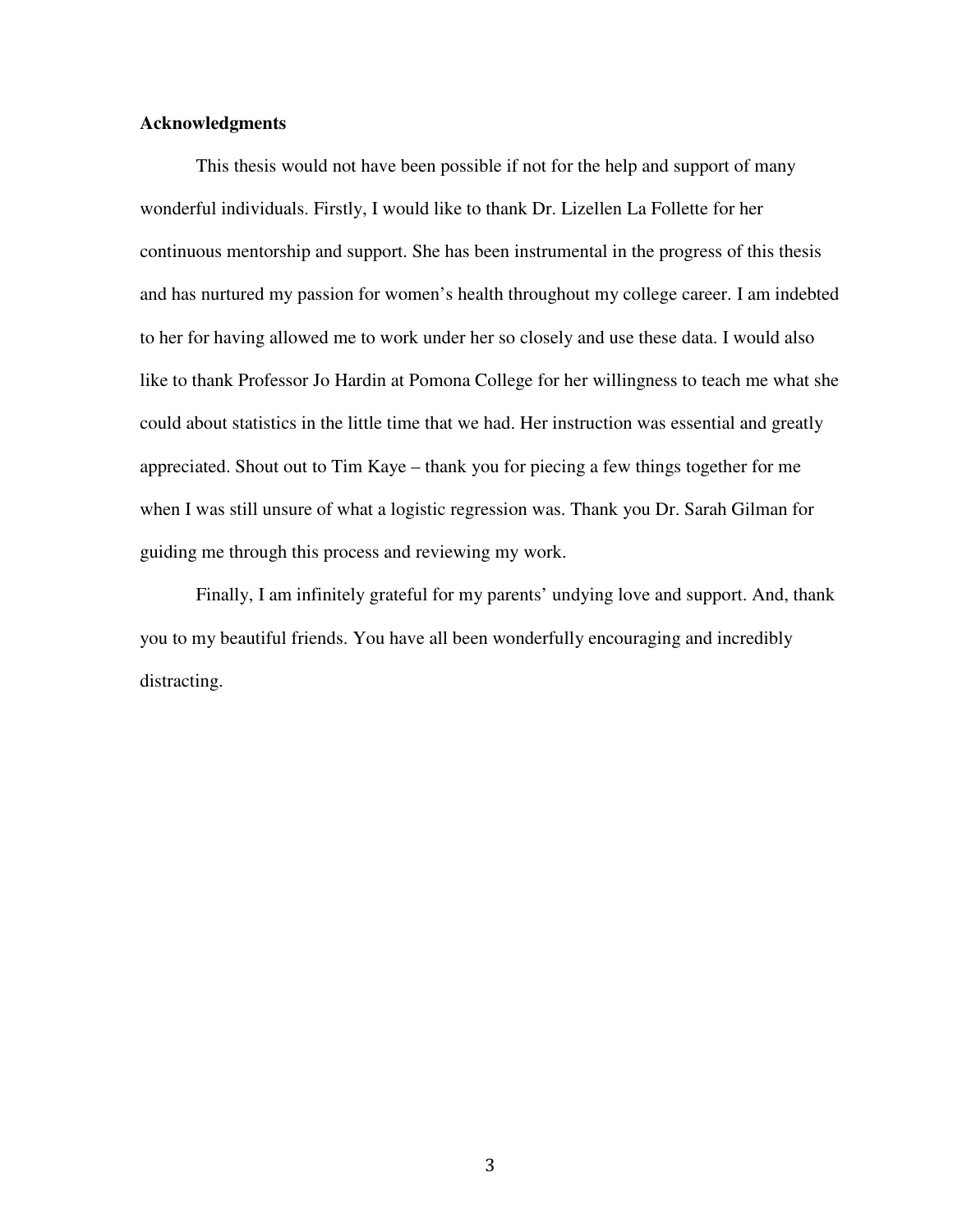#### **Abstract**

For most of the  $20<sup>th</sup>$  century, the saying "once a cesarean, always a cesarean" was a rule in the United States. Today, the National Institutes of Health (NIH) opposes the dictum and urges women to consider trial of labor after cesarean (TOLAC). However, the factors that lead to a successful outcome remain unclear, as research continues to be conducted in hopes of creating a predictive model for vaginal birth after cesarean (VBAC) success.

The NIH's request for more research in this area of obstetrics led to this retrospective cohort study of all TOLACs at Marin General Hospital (MGH) from 2000-2013. All labor trials were studied for patient demographics, details of labor, maternal and neonatal morbidities, insurance, and provider type. After confirming the quality of the data, verifying inclusion criteria and ignoring cases with missing data, a data set of 745 TOLACs with 13 explanatory variables of interest was prepared. A forward stepwise (Likelihood Ratio) binary logistic regression was run in IBM® SPSS® Statistics in order to create a model that could determine which variables were most predictive of delivery outcome in TOLAC patients.

Ultimately, seven variables were predictive and were included in the model. Of the seven, the most predictive variable in determining VBAC success was provider type. The model concluded that a woman's odds of having a successful VBAC were almost four times greater if she began her delivery with a certified nurse midwife, than if she began her deliver with a physician (odds ratio 0.27, 95% CI 0.17-0.44;  $p < 0.01$ ). The results from this study mimic the results of other models, and introduce labor support as a key factor in predicting VBAC success.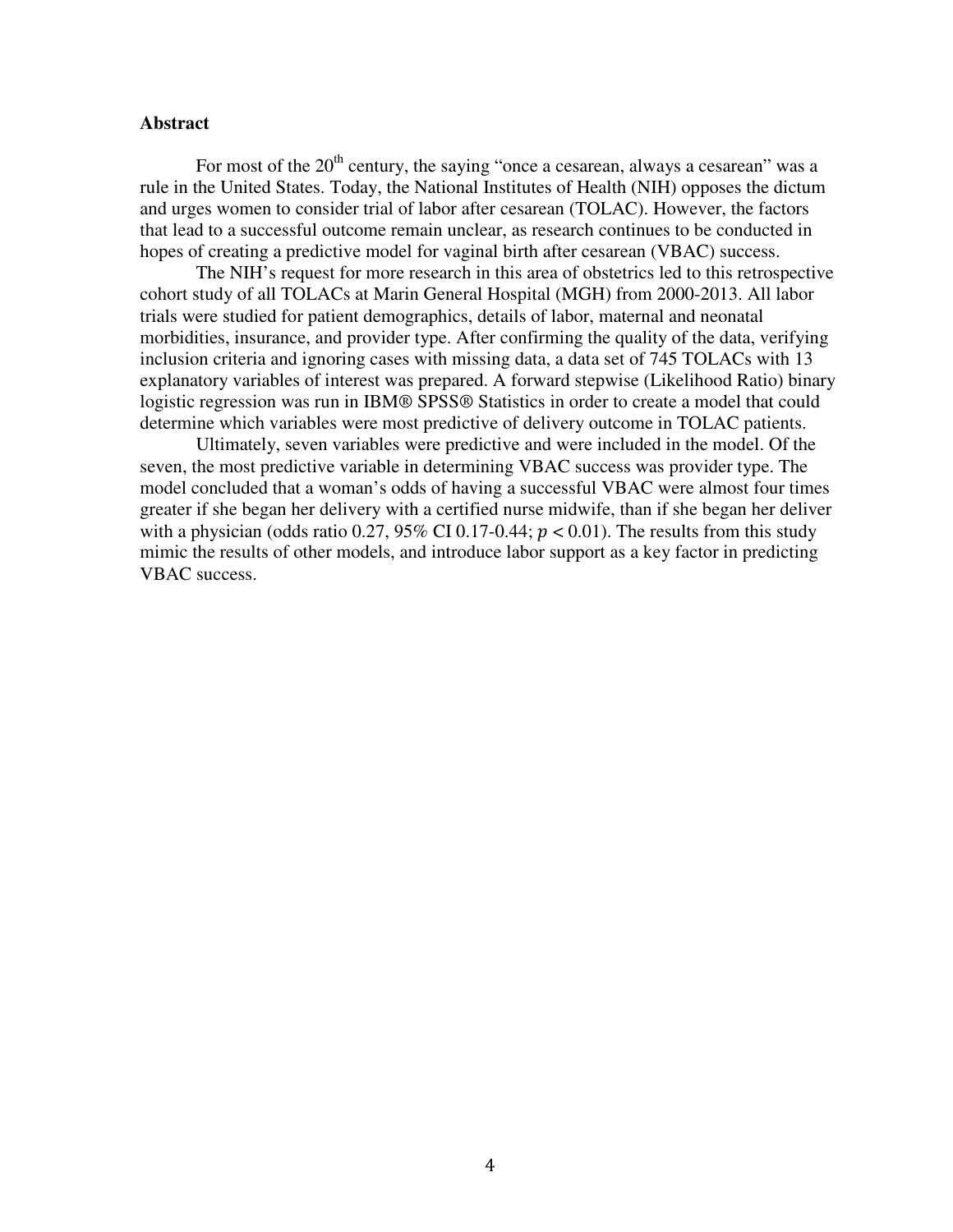#### **Historical Background**

#### I. The Evolution of Cesarean Sections

 Prior to the mid-1800s, many aspects of labor and delivery were obscure and misunderstood. Cesarean sections were minimally performed and were reserved for medical cases where the woman had no other way of being delivered. The surgery was rarely advocated for and was most often criticized or opposed for its maternal mortality rate due to hemorrhage, infection, or both (Low, 2009). Eventually, when medical research and technology flourished during the second half of the  $19<sup>th</sup>$  century, these complications were addressed. Essential developments in anesthesia, surgical intervention, and antisepsis improved both the safety and the experience of the surgery for patients, and led to a slow decrease in maternal mortality rates through the end of the  $19<sup>th</sup>$  century and into the  $20<sup>th</sup>$ century (Low, 2009).

Anesthesia as a strategy to eliminate complications was introduced in obstetrics following the first public demonstration of surgical anesthesia in 1847 (Boothby, 1912). Physicians became particularly familiar with chloroform and ether as compounds with significant anesthetic qualities, and by 1850, the use of chloroform during surgery had propagated across Europe. Concurrently, many medical leaders opposed the use of anesthetic agents for pain relief during labor, calling the method unethical. Nonetheless, the greater medical community valued the new drugs. With obstetrical anesthesia, patients were calmer and physicians could prioritize careful technique over speed. The drugs were further supported when Queen Victoria asked to have chloroform administered to her during the births of her last two children in 1853 and 1857 (Ramsay, 2006).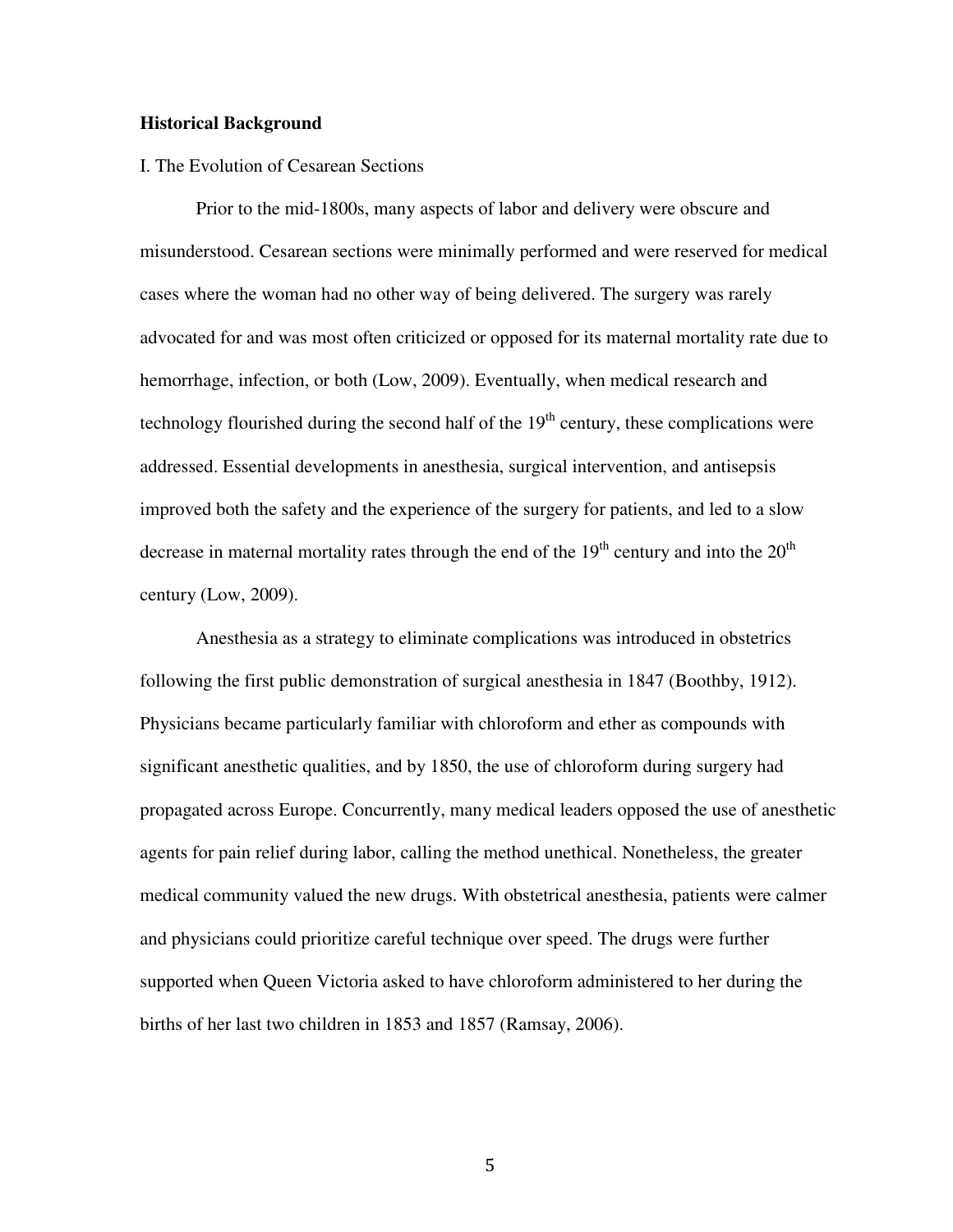Around the same time, improvements in surgical techniques revolutionized the methodology of surgical deliveries. Up until the mid-1800s, the uterine incision made during a cesarean section was never sutured closed. Instead, it was generally held that the womb would contract and retract in such a way that hemostasis would occur and sutures need not be used. This was standard procedure for cesareans at the time as it was assumed that the sutures would tear through the muscle during retraction, causing more maternal complications. However, beginning in 1871, following the success of silver wire sutures in vaginal delivery and the acceptance of uterine closure, the same wires were implemented in suturing the uterus after surgery. The application of uterine sutures after every cesarean then became common practice, and physicians concluded that it would probably diminish the rate of maternal mortality (Walton, 1878).

While anesthesia and the improvement of surgical techniques aided in decreasing the likelihood of maternal mortality, antisepsis seems to have been the most effective strategy in attacking the problem. Antisepsis is the prevention of infection by inhibiting or arresting the growth and multiplication of germs (infection agents), and given the high rates of intrauterine infection associated with surgical deliveries in the  $19<sup>th</sup>$  century, the development of scrupulous antisepsis was necessary (Low, 2009). Principles of prevention and limitation of infection eventually became the focus of obstetric practice, playing a significant role in further reducing the maternal mortality rate (Low, 2009). Ultimately, with the advancement of medical care as a whole and the development of these three strategies, the use of cesarean deliveries increased between 1920 and 1950, and was enthusiastically embraced in different hospitals (Low, 2009).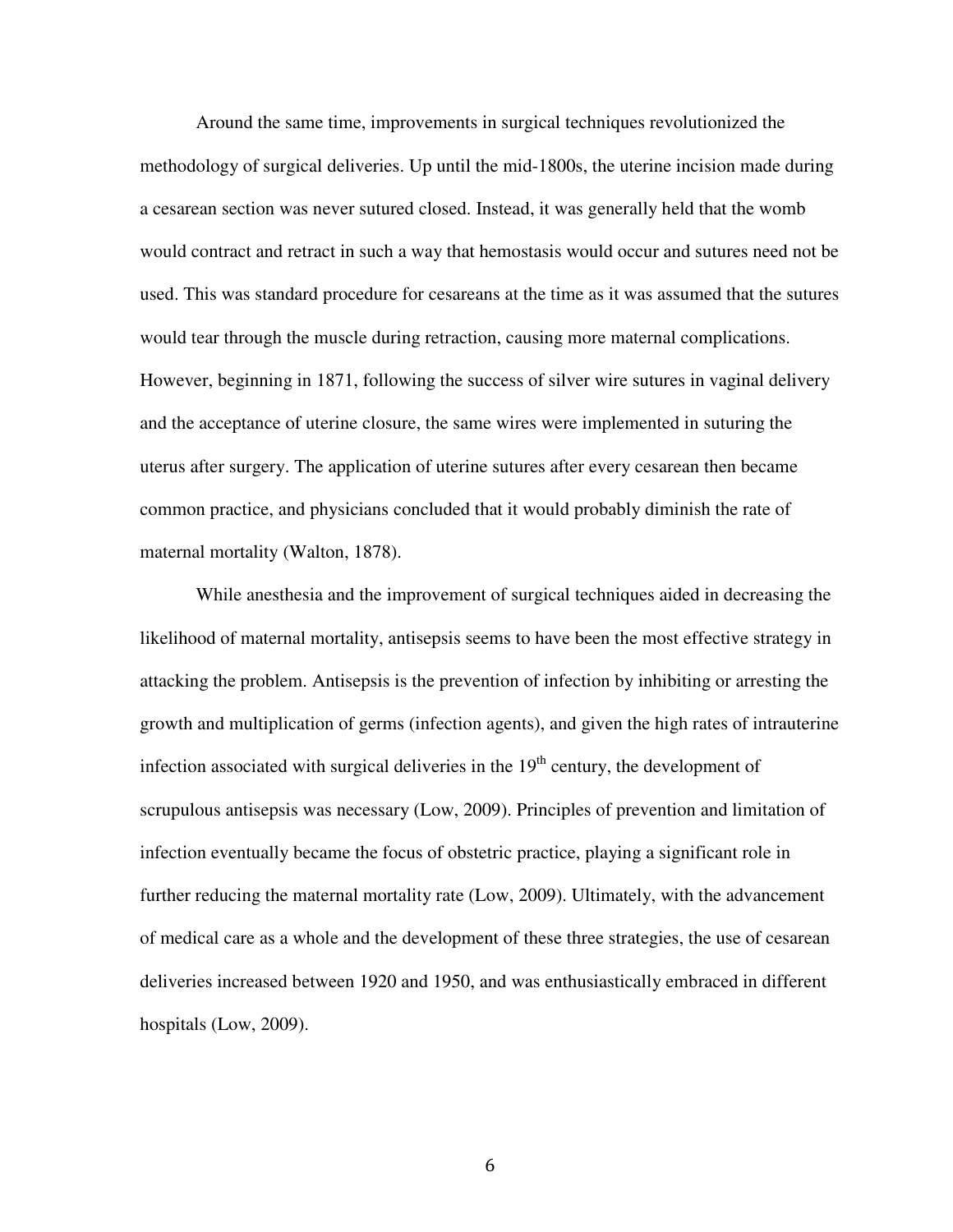#### II. The Rising Rate of Cesarean Sections

In 1970, the United States Cesarean rate sat at 5.5% but had tripled by 1980. Between 1984 and 2001, the rate minimally fluctuated above and below 21% (Kizer and Ellis, 1988). Since then, the cesarean rate has steadily increased. The Center for Disease Control and Prevention has recently reported it to be 32.8% (Martin et al., 2013). This soaring cesarean rate has been under investigation for decades and doesn't seem to be declining. Explanations for the rising rate include "our reliance on electronic fetal monitoring, pressure from health consumers to salvage small babies even at the very margins of viability, fear of litigation, decreasing expertise in operative vaginal deliveries and, in the West, lifestyle choices" (Ugwumadu, 2005).

In the 1960s, there was a greater emphasis placed on the health of the fetus. With the declining overall birth rate at the time, the focus was on favorable pregnancy outcomes and improved fetal outcomes. And with the impressive advances in medical care and the relative safety of cesarean sections, the easier it was to elect to perform the surgery. Eventually, cesarean deliveries were being performed to improve fetal outcomes. Additionally, studies were being published suggesting that cesarean deliveries improved the outcomes of various complications of pregnancy, which meant that more cesareans were being performed on women with breech presentations (fetal buttocks presented first during delivery) or fetal distress (NIH Consensus Statement, 2006). Physicians also elected to do the surgery when they were faced with abnormal fetal presentations that formerly required manipulative delivery. Eventually, the frequency of surgical intervention by physicians presented with complicated pregnancies rose (NIH Consensus Statement, 1980). And following the rise in primary cesarean rate came a rapid increase in the number of repeat cesareans.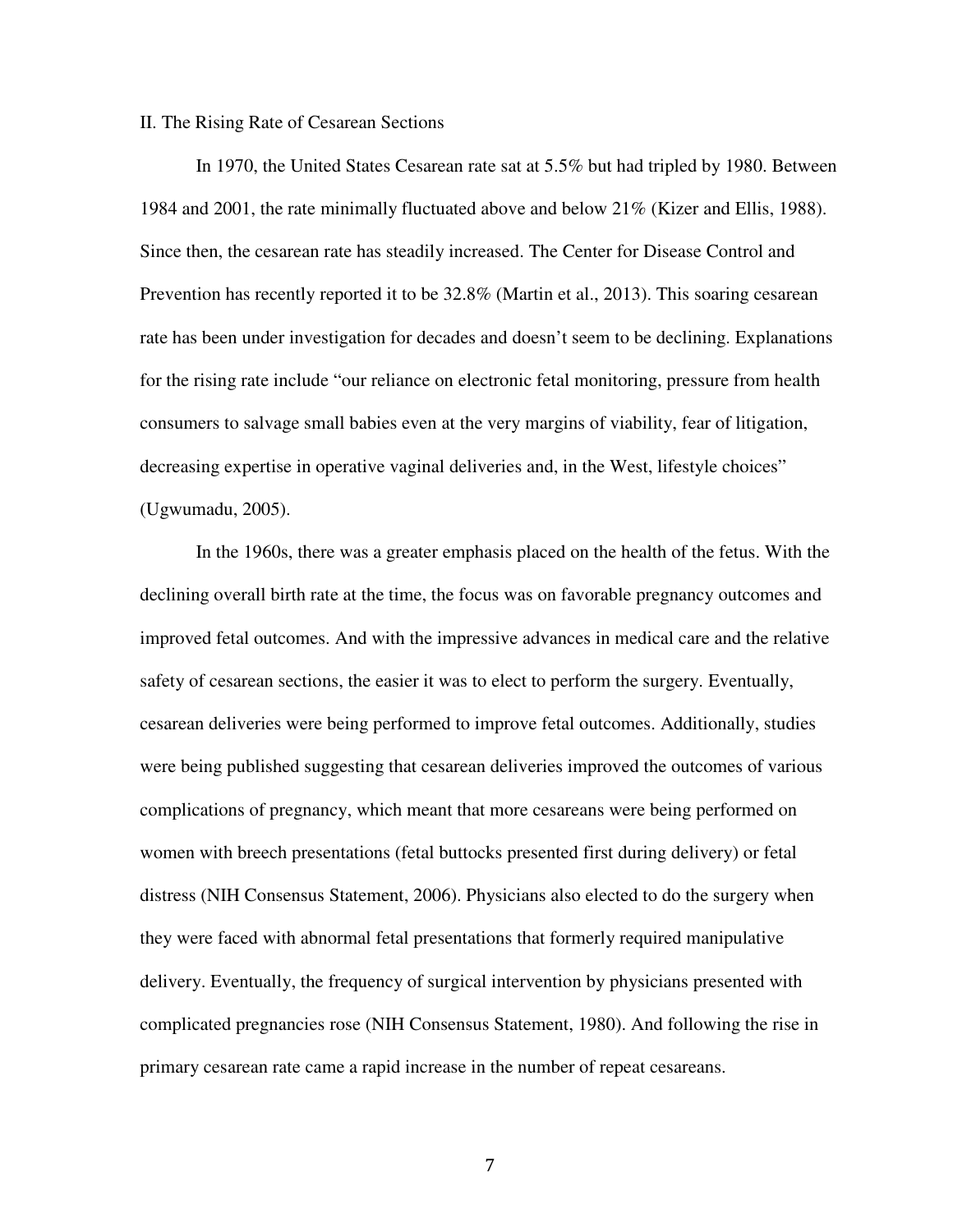#### III. The VBAC Controversies

For the greater part of the  $20<sup>th</sup>$  century, the medical community believed in routine repeat cesarean deliveries for women that had previously undergone a cesarean delivery. Edwin Cragin coined the phrase "once a cesarean, always a cesarean" in 1916 to describe obstetricians' management of patients with a prior cesarean delivery in the United States. The famous phrase emphasizes the idea that a repeat cesarean might be the risk associated with a primary cesarean, as Cragin urges his colleagues to practice sound obstetrics to avoid having to resort to surgery. Almost a century later, Flamm (1997) identifies and addresses five controversies with Cragin's famous rule, as he describes the positive aspects that are associated with vaginal birth after cesarean (VBACs), but that tend to be overlooked.

(1) *The historical controversy*: Flamm references a literature review from 1950 to 1980 that confirms the relative safety of VBAC, and reports a 0.7% incidence of uterine rupture, a 0.93 perinatal (immediately before and after birth) mortality, and no maternal deaths in more than 5000 VBAC attempts (Lavin et al., 1982). Additionally, he reports that the percentage of women with a previous cesarean who delivered vaginally in the United States increased from 3.4% in 1980 to almost 25% in 1993 (Flamm, 1997).

 (2) *The risk controversy*: Large cohort studies from 1987 and 1990 confirm that the risk of uterine rupture during trial of labor is approximately 1% (Flamm et al., 1990). Additionally, Phelan et al. (1987) conclude that the benefits associated with a trial of labor in after cesarean delivery (TOLAC) far outweigh the risks. Flamm also notes that a trial of labor should not be managed in a cavalier or superficial manner and should appropriately account for risk. During a VBAC attempt, a physician must be prepared for all possible outcomes.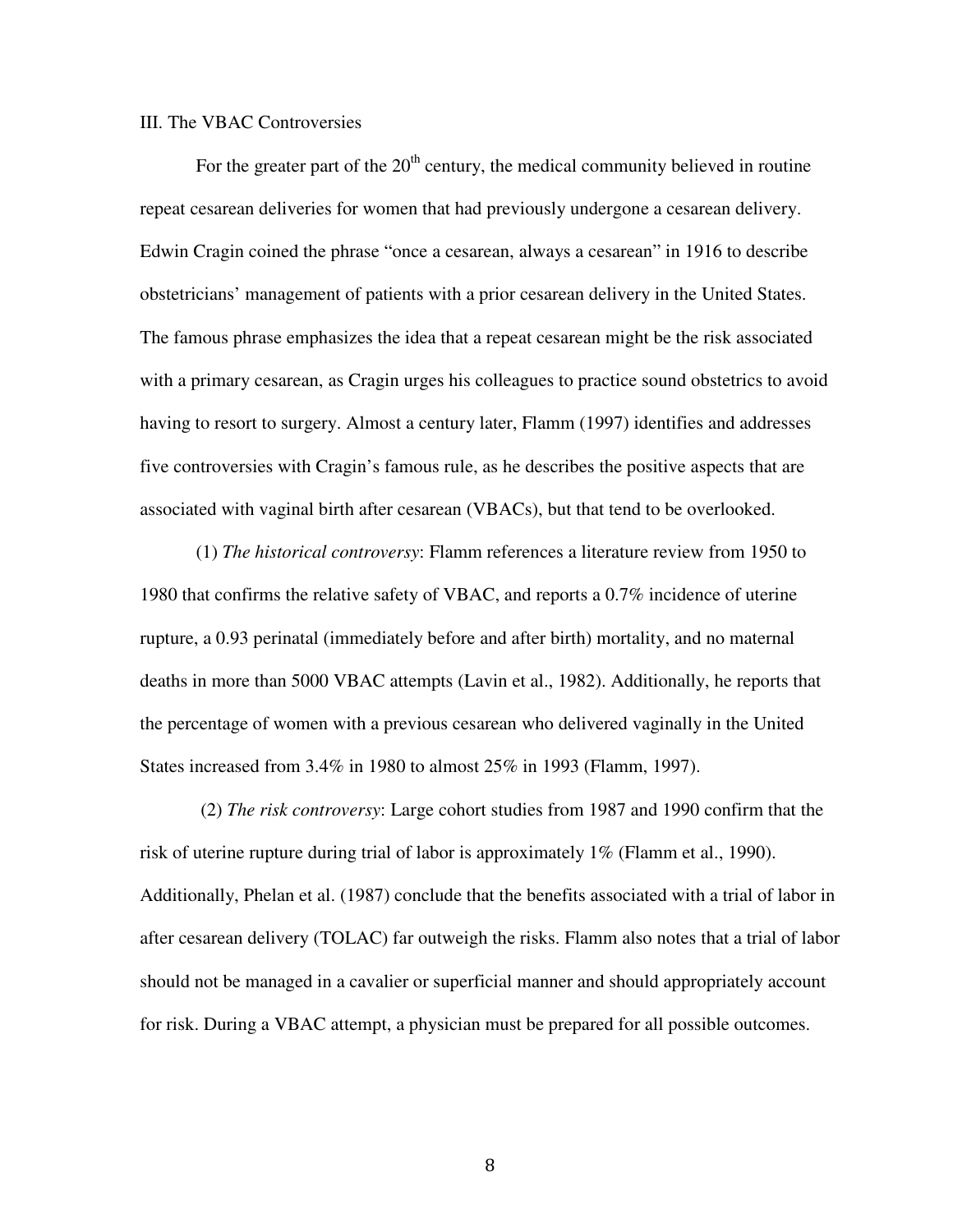(3) *The benchmark controversy*: The safety of TOLAC has been well documented since the mid-1960s, as more than 50 studies have confirmed that trial of labor carries little risk; however, little research had been done comparing risk of TOLAC and risk of cesarean (Lavin et al., 1982). An ideal benchmark study may never be conducted, as assigning women to VBAC or cesarean may not be feasible; however, large prospective cohort studies suggest that a vast majority of pregnancy outcomes will be favorable with either elective repeat cesarean or trial of labor.

(4) *The ethical controversy*: With the growing influence of managed care, the ethical challenge involved in offering, recommending, or performing a cesarean will continue to increase. Flamm notes the advantages of a repeat cesarean for both the physician and patient, including convenience, time-savings, and sometimes compensation for the provider. Physicians are left to determine what they constitute as appropriate counseling.

(5) *The legal controversy*: Large malpractice claims are involved in failed vaginal birth after cesarean attempts. Flamm challenges this controversy by asserting that legal action can be avoided by approaching vaginal birth after cesareans with greater caution rather than simply returning to the days of "once a cesarean, always a cesarean."

(6) *The appropriate-hospital controversy*: Thousands of VBACs with similarly positive outcomes have taken place in hospitals with anesthesiologists and physicians immediately available. And though it might be tempting to conclude that hospitals without immediately available cesarean teams are not equipped to handle obstetric cases, Flamm ascertains that this isn't true. While it may be sensible to refer VBAC patients to centers with immediate Cesarean capabilities, this should not be mandated.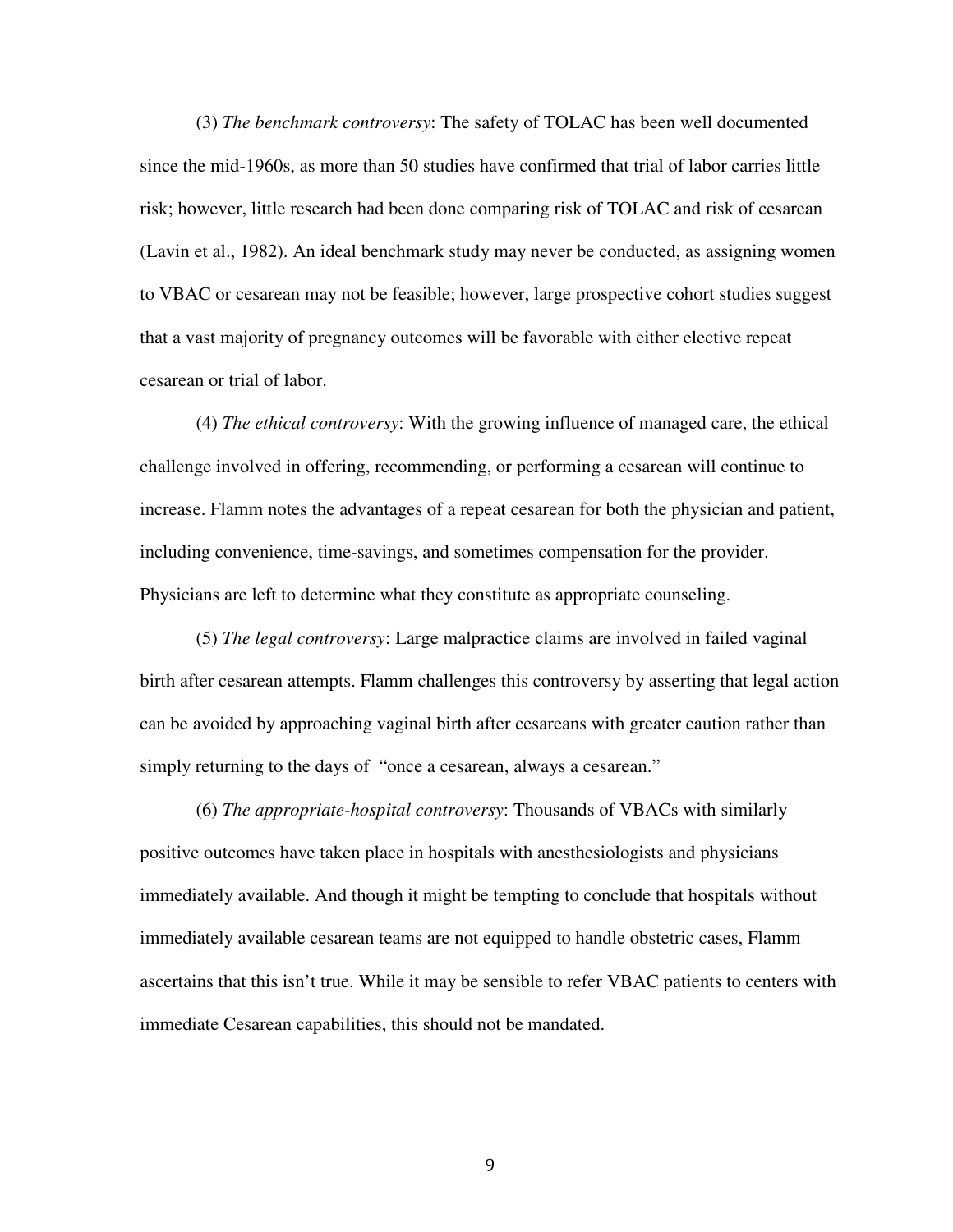### **Introduction**

The dictum "once a cesarean, always a cesarean" was well followed in the United States for the greater part of the  $20<sup>th</sup>$  century. By 1980, 98 percent of women who'd had a previous cesarean delivery (CS) underwent a routine repeat cesarean for any subsequent pregnancy. Decades later, this old maxim still holds true for some and contributes to the overall rise in cesarean delivery rates seen today (Cunnigham et al., 2010).

In 1980, the National Institutes of Health (NIH) publicly called the maxim into question and suggested that this practice may not always be necessary (NIH Consensus Statement, 1980). The NIH examined the need of routine repeat cesarean delivery and defined situations in which vaginal birth after cesarean (VBAC) could be considered. And from studies done after 1960, it was confirmed that women who had previously undergone cesarean delivery could safely attempt a trial of labor (TOLAC) to have a vaginal delivery in subsequent pregnancies (Guise et al., 2010).

Thirty years later, the NIH began requesting that more women be offered trial of labor after cesarean (TOLAC) in hopes of decreasing the rates of cesarean delivery. However, little is known about factors that could predict the delivery outcome of an attempted VBAC, which means that women cannot be guaranteed a successful outcome from a TOLAC. Because of this uncertainty, the NIH requests that research be done to formulate predictive models for women hoping to attempt vaginal birth after cesarean (NIH Consensus Statement, 1980).

 While a variety of medical and non-medical factors have been said to be associated with successful VBACs, no model has been able to use these factors to consistently predict delivery outcomes. Though the findings that confirm strong associations between factors and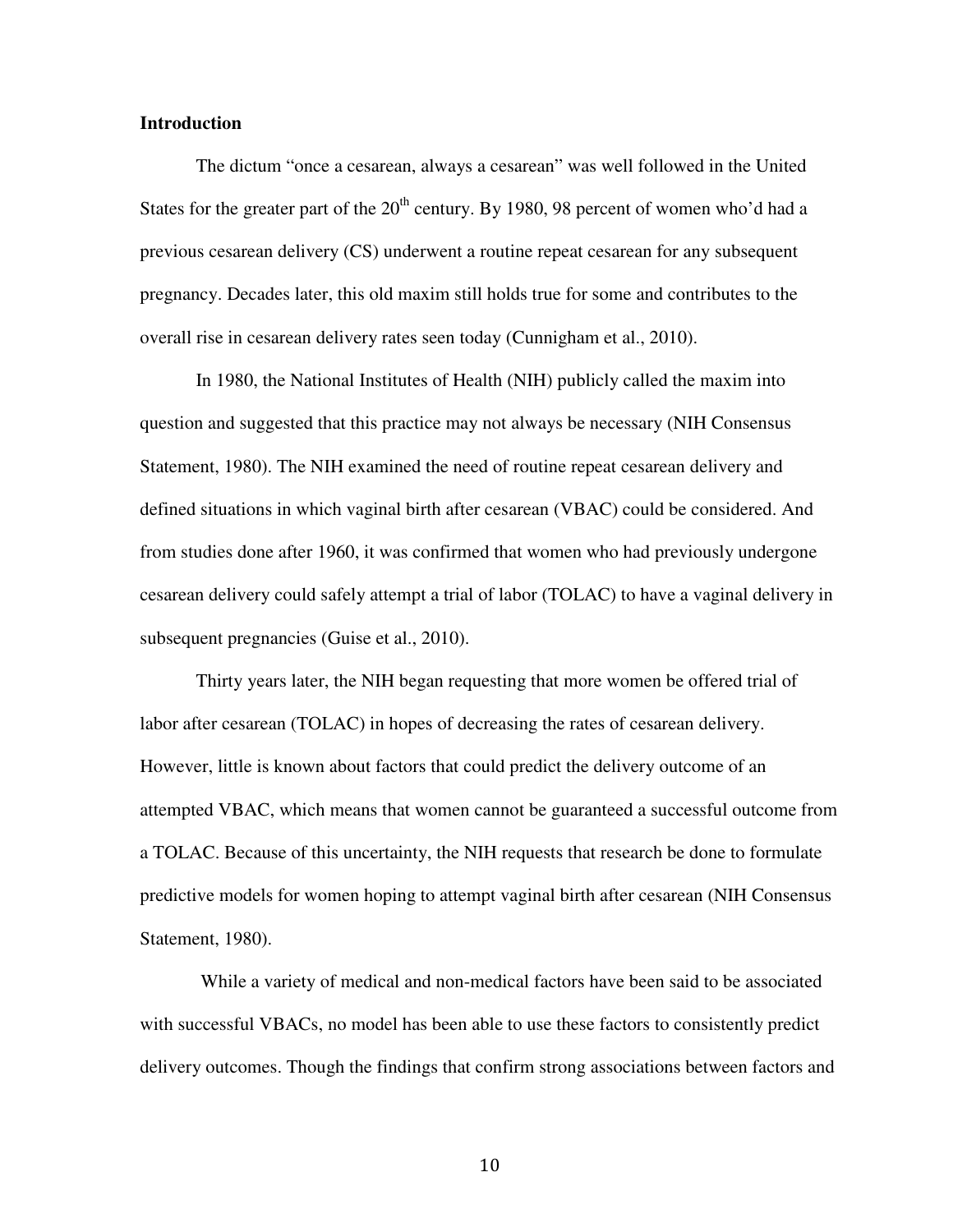VBAC success are not yet sufficient in developing a predictive model, they do suggest that there may be promise in the development of models to predict ideal VBAC patients.

Vaginal birth after cesarean is an important issue to explore in order to assess the value of the popular maxim, "once a cesarean, always a cesarean." As many researchers have confirmed, it seems that vaginal births after cesareans might become more widely attempted if VBAC successes could be predicted (Cunnigham et al., 2010). Naturally, it appears that women are apprehensive about TOLACs because they cannot be sure of delivery outcome. The challenge is to provide women who want to attempt VBAC a more individualized risk assessment during TOLAC (O'Brien-Abel, 2003). If it could be known whether or not a woman would have a successful VBAC, perhaps more women would attempt knowing they'd succeed.

#### I. Uterine Rupture in TOLACs and Cesarean Deliveries

Risks involved in TOLAC have been a topic of debate in obstetrics and have been deterring women from attempting VBACs for decades. A significant medical factor that has been heavily referenced as a reason to avoid TOLAC is concern about uterine rupture. This potentially catastrophic event involves a full-thickness disruption of the uterine wall and frequently results in life-threatening maternal and fetal compromise. Although a uterine scar is a well-known risk factor for uterine rupture (most of which arise from prior cesarean delivery), the majority of events involving the disruption of uterine scars result in uterine scar dehiscence, rather than uterine rupture. Uterine scar dehiscence is more common than uterine rupture, and involves the disruption and separation of a preexisting uterine scar. Typically,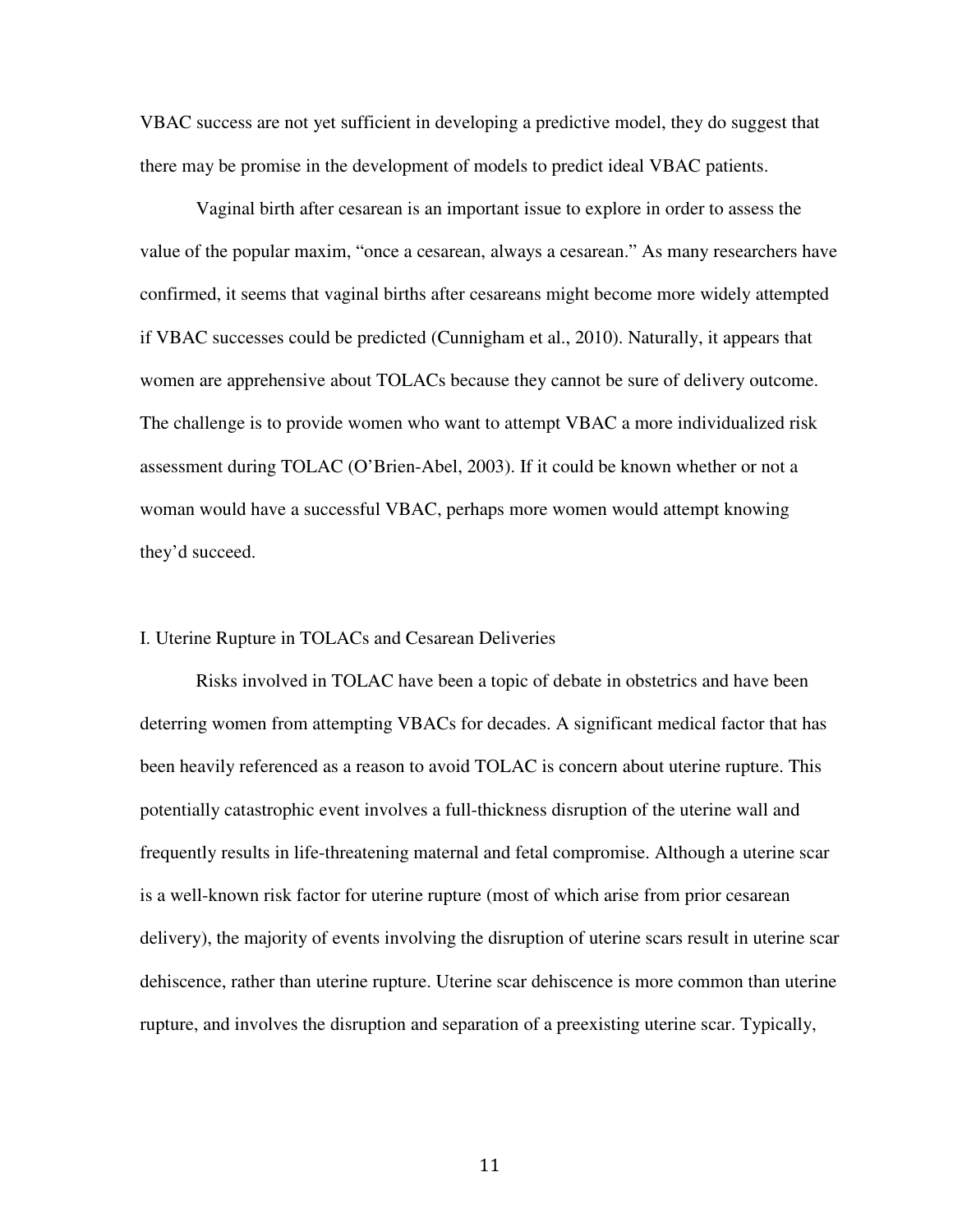uterine scar dehiscence does not result in major maternal or fetal complications, as the fetus, placenta, and umbilical cord remain contained within the uterine cavity.

While these risks appear alarming, the overall incidence of uterine rupture and uterine dehiscence is very low, even in high-risk subgroups. The rate of uterine rupture for all women is said to be approximately 0.07% (Gregory et al., 1999). In comparison, the rate of uterine rupture among women attempting VBAC is higher, and has been clinically determined to be approximately 0.5-0.9% after TOLAC (Gregory et al., 1999). These numbers represent an association that has been studied, which relates TOLAC with a higher risk of uterine rupture (Macones et al., 2005). And in women with multiple prior cesarean deliveries undergoing trial of labor, the rate of uterine rupture is even greater, 1.4% (Landon et al., 2004).

However, absolute risks are still incredibly low. In fact, researchers have found that the overall risk for perinatal mortality and morbidity with trial of labor is similar to that for any woman delivering her first child (Scott, 2010). One study confirmed that minor complications were more common among a group of women who opted for an elective repeat cesarean than among a group of women who attempted VBAC (Macones et al., 2005).

Ultimately, neither TOLAC nor elective repeat cesarean is risk-free. As researchers investigate the risks involved in TOLAC, they should also consider those involved in cesarean deliveries. Most of the literature focuses on the risk of uterine rupture in women attempting VBAC and assumes that risk of uterine rupture would not be included in elective repeat cesarean delivery. And yet, elective repeat cesarean delivery does not guarantee the prevention of uterine rupture, or the prevention of a number of other risks (Guise et al., 2004). For instance, the rate of infection is greater for all cesarean deliveries than for all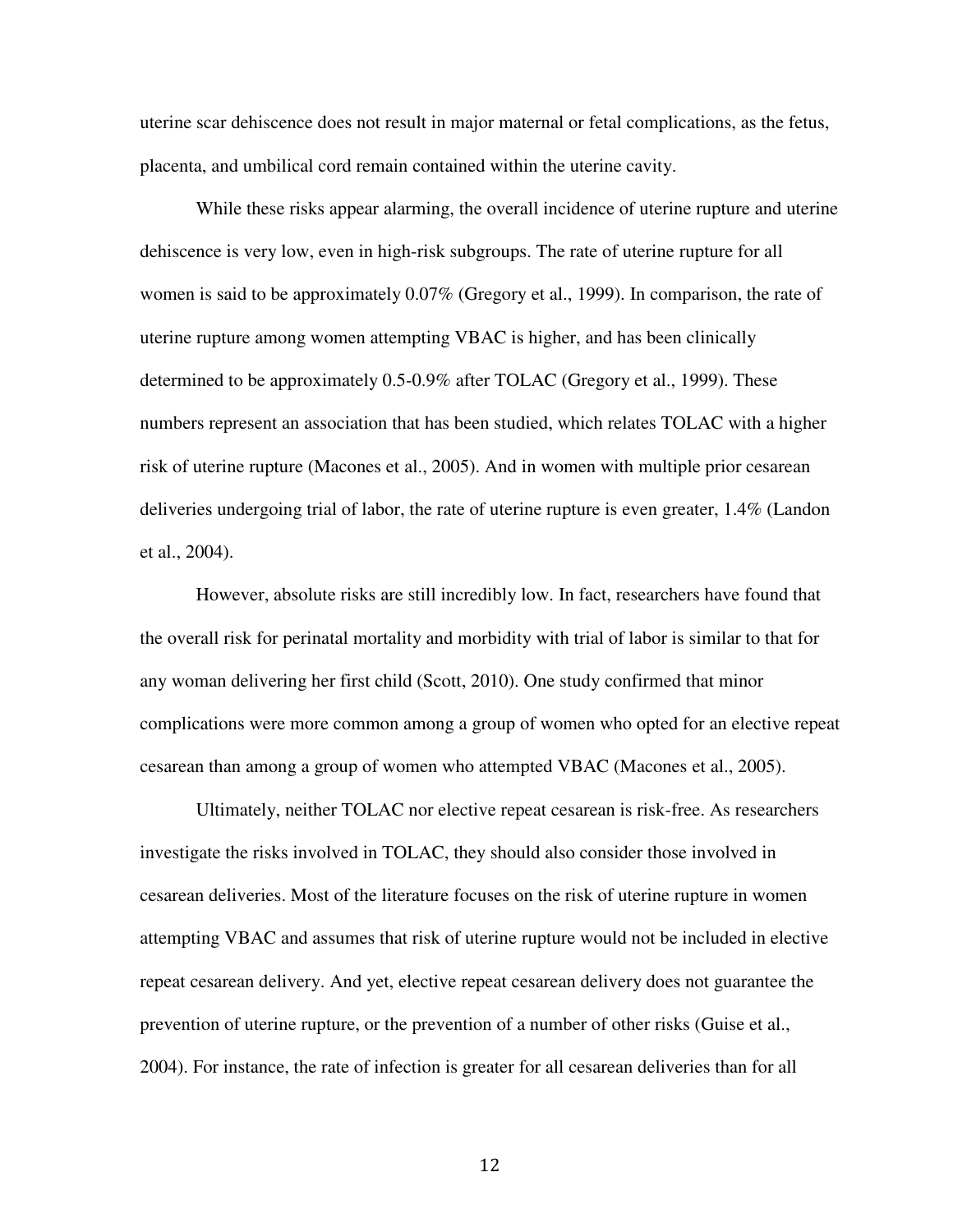vaginal deliveries, as risk that is often ignored when considering these two methods of delivery (NIH Consensus Statement, 2006).

One 1987 study investigated the benefits associated with TOLAC and found that the benefits far outweighed the risks, as women with a trial of labor had significantly less maternal morbidity when contrasted with the group without trial of labor. The authors of the study went on to conclude that the policy "once a cesarean, always a cesarean" should be abandoned (Phelan et al., 1987).

Essentially, perceptions of high risk for uterine rupture cause many patients and practitioners to avoid vaginal birth after cesarean, when in fact the level of risk is low and manageable much like the level of risk in cesareans (Guise et al., 2004). The NIH reported, "the best evidence suggests that VBAC is a reasonable and safe choice for the majority of women with prior cesarean delivery" (Cunnigham, 2010). In order to increase the rate of VBAC, patients and providers must better understand the risks and benefits of TOLAC, and be prepared to fully manage the term of labor.

#### II. Access to VBAC

 In 1998, following a widely publicized study claiming that major complications are almost twice as likely among TOLAC patients as among patients that elect to have a second cesarean section (odds ratio 1.8, 95% CI 1.1-3.0), changes were made to the American College of Obstetricians and Gynecologists VBAC guidelines (McMahon et al., 1996). The College in turn limited TOLAC to women with one or two prior cesareans and recommended that a physician and anesthesia be "readily available" at the time of the VBAC attempt (Barger et al., 2013). Eventually, increasing malpractice concerns around TOLAC urged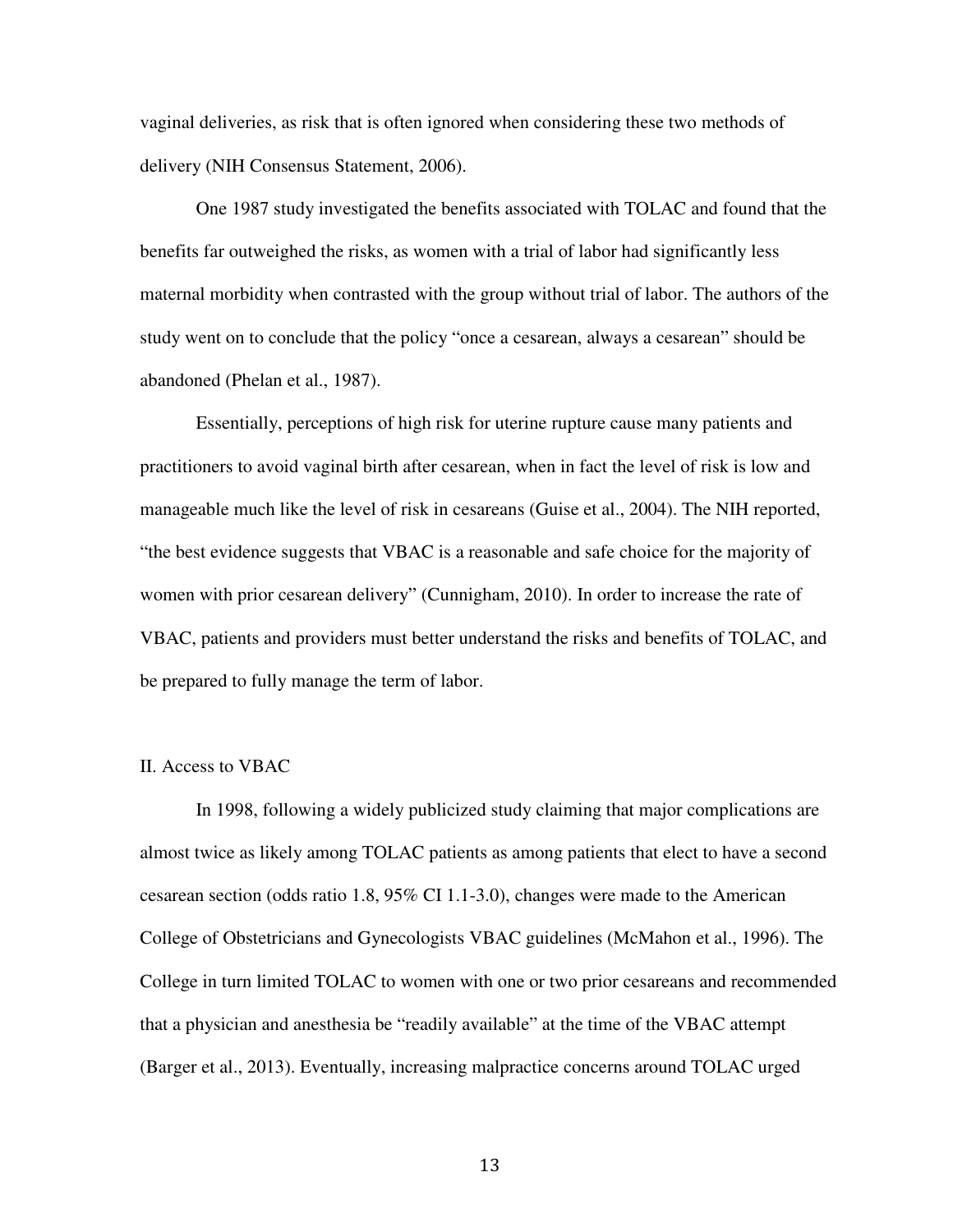ACOG to re-issue these guidelines in 1999, replacing "readily available" with "immediately available" (ACOG Practice Bulletin, 1999 and Barger et al., 2013). Between 1996 and 2010, the cesarean delivery rate rose from 21% to 32.8% and the VBAC rate dropped from 28% to 8% (Martin et al., 2012 and Cox, 2011).

 Then in 2010, the NIH addressed questions regarding TOLAC in their Conference Consensus Statement, concluding that both TOLAC and elective repeat cesarean delivery carry important risks and benefits (Cunnigham et al., 2010). Furthermore, it was noted that TOLAC "is a reasonable option for many pregnant women" and that efforts must be made to ensure that women receive the support they need to make informed decisions about a trial of labor versus an elective repeat cesarean (Cunnigham et al., 2010).

 However, even after the NIH published these findings that encouraged hospitals to decrease barriers to TOLAC, and ACOG issued a statement that encouraged less restrictive TOLAC guidelines, access to TOLAC remains restricted (Barger et al., 2013). For example, in a survey of access to trial of labor in California, the VBAC rates of hospitals permitting TOLAC was below 2%. The availability of VBAC services has significantly decreased, especially among small or more isolated hospitals (Roberts, 2007). This has been described as being a result of obstetricians' reluctance to perform VBACs, which is most likely due to a combination of factors: "fear of liability, previous experience with a uterine rupture from TOLAC, involved with a cesarean related malpractice case, insurance carriers not allowing TOLAC, and convenience of scheduled repeat cesareans" (Barger et al., 2013).

 In more recent surveys of hospitals and administrators, approximately 30% of hospitals stated that they'd stopped offering VBAC services all together (Gregory, 2010). In one particular hospital, where VBAC was still offered, 49% of the physicians that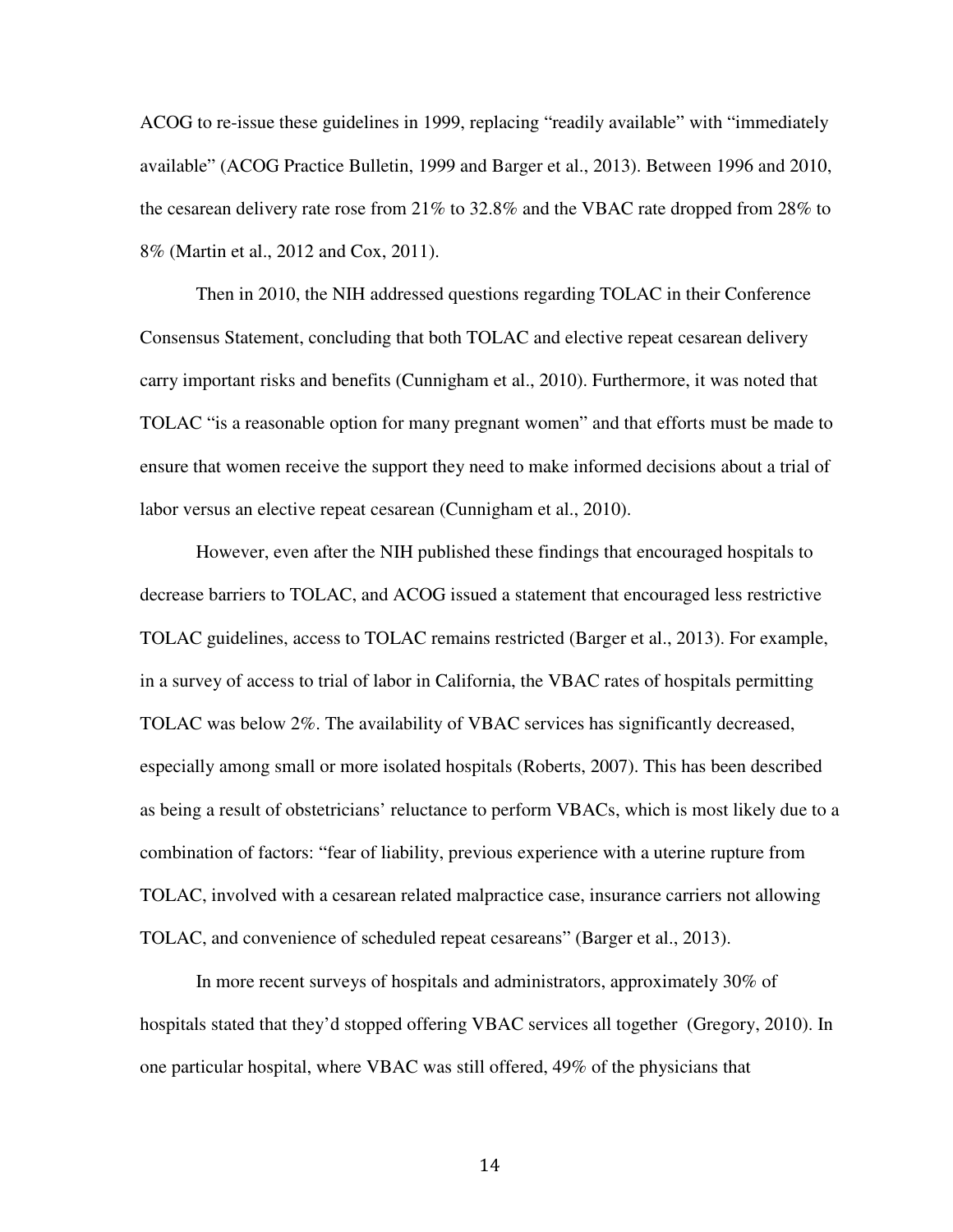participated in a survey reported performing more cesareans than five years earlier. The primary reasons for this increase were the risk of liability, and patient preference for the delivery method (Coleman et al., 2005).

 While it appears that physicians are aware of the risks and benefits of TOLAC, a retrospective cohort study displays doubts regarding who should be offered trial of labor and what predicts successful VBAC, resulting in a decreased access to TOLAC across the United States (Coleman et al., 2005).

### III. Factors Influencing VBAC Success

Of all attempted VBACs in the U.S., studies have demonstrated a probability of a successful VBAC that ranges between 60 and 80 percent (Grobman, 2010). Chances for a woman's success may vary significantly on the basis of her particular characteristics and history and factors that influence benefits and harms may include patient-specific factors, cultural and societal factors, health care provider type and professional resources, and ethical issues (Grobman, 2010).

Many models have been created that attempt to predict VBAC success; however, they are not typically predictive. Rather, these models are statistically significant and describe associations between certain factors and rates of VBAC success. In the NIH Consensus Statement from 2010, research from a variety of studies culminated in a list of demographic and obstetric factors associated with the likelihood of VBAC success (Cunnigham et al., 2010). Each of the studies presented provide a model that can be used to guide decisions related to TOLAC. These prediction models are meant to give patients contemplating TOLAC individual chance of success to help them reach a better-informed decision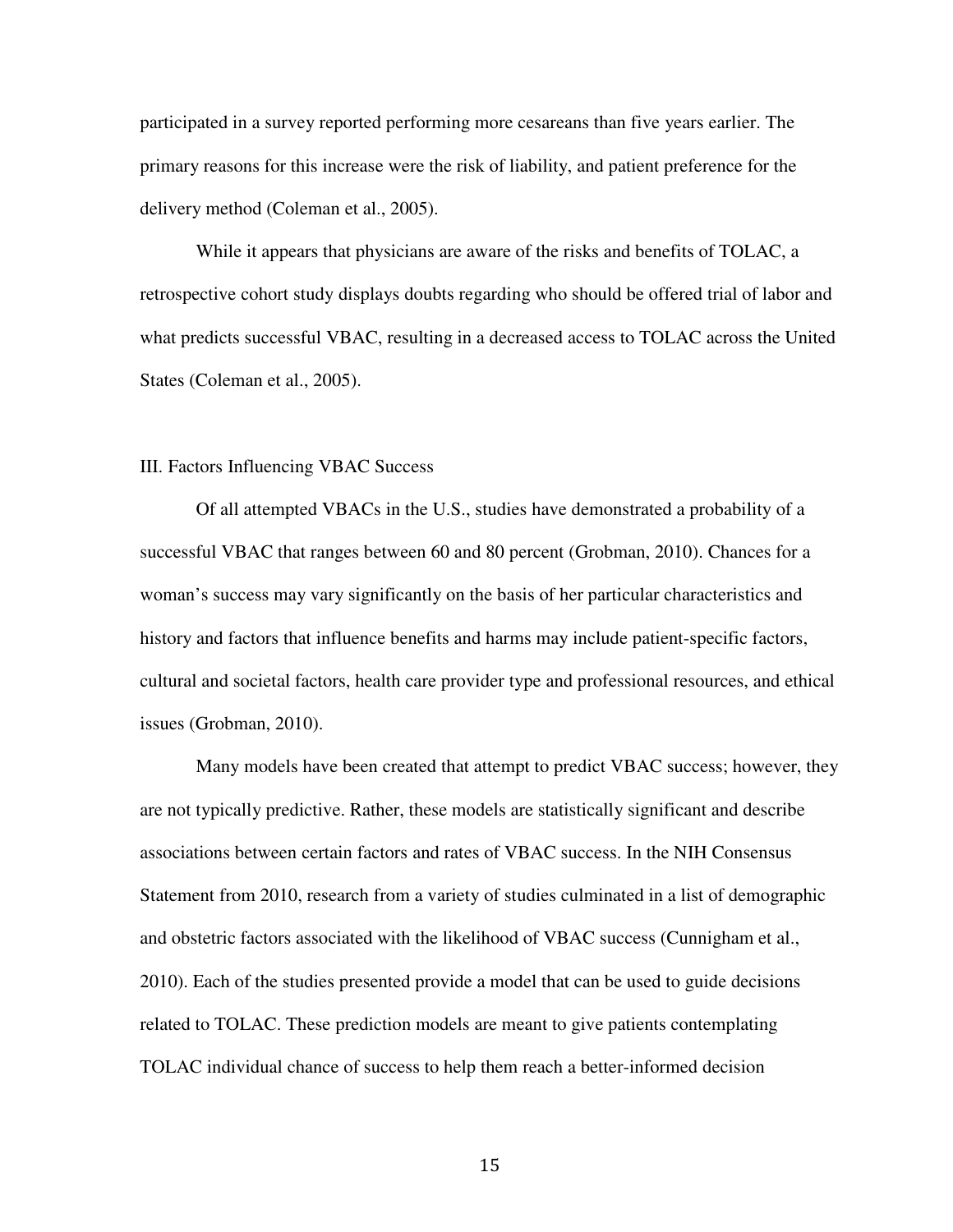(Costantine et al., 2009). However, not one model has yet accurately calculated/predicted TOLAC outcome.

Nevertheless, research is still uncovering important information about TOLACs and VBAC success. Many studies are evaluating large cohorts and discovering what variables and factors may be involved in assessing VBAC success (Costantine et al., 2009). And given the variety of models that are being generated, it is possible to compare and contrast them in order to better understand what factors are consistently being associated with VBAC success, and which ones are not.

Thus far, a number of factors have been found to be of great importance across all models. The strongest demographic predictors of VBAC are race and ethnicity. Non-Hispanic white women seem to have higher rates of VBAC success than Hispanic and African-American women (Cunnigham et al., 2010). Additionally, the factor that has been most widely tied to increased rates of VBAC success is prior vaginal delivery (Costantine et al., 2009).

Other factors have been associated with decreased rates of VBAC success, such as increasing maternal age, single marital status, and less than 12 years of education. It has also been noted that delivery at private or rural hospitals or in the presence of disease are also associated with decreased likelihood of VBAC success. Additionally, gestational age greater than 40 weeks, labor augmentation, and labor induction are associated with a decreased rate of VBAC success (Blanchette et al., 2001 and Guise et al., 2004). Though many models include epidural use as a factor that may be associated in some way with VBAC success, the NIH reports that these data regarding epidural analgesia and VBAC are inconsistent (Cunnigham, 2010).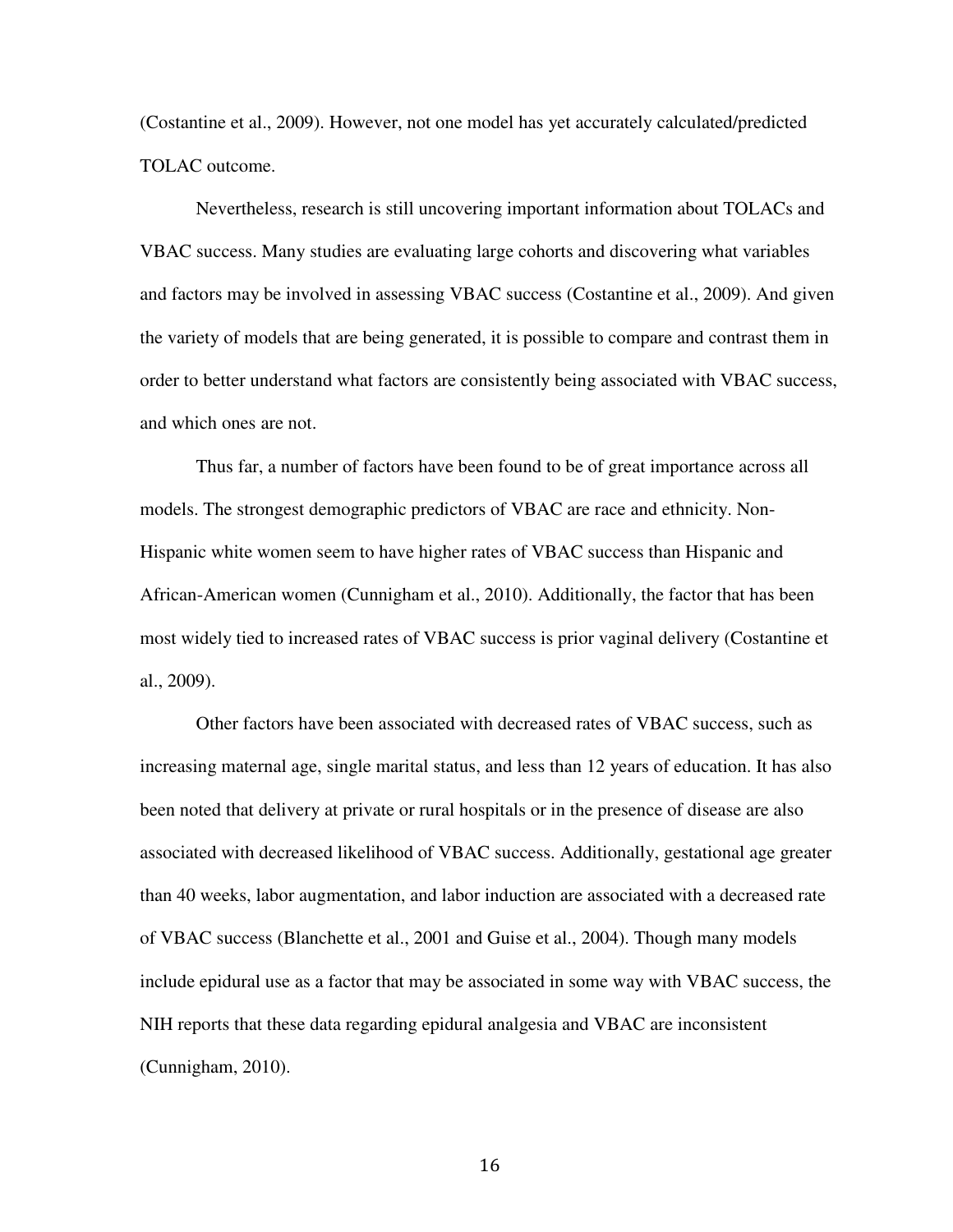A variety of screening tools have been proposed for predicting VBAC, all of which take into account important factors that seem to be associated with VBAC success, and while these models may be capable of roughly predicting the likelihood of successful TOLAC at the population level, the models are not accurate in predicting the likelihood of successful TOLAC or the risk of uterine rupture at the individual level.

In an effort to address these predictive models and consider the factors that have been said to be associated with VBAC success, a retrospective review was done on all trials of labor after cesarean from 2000 to 2013 at a Marin General Hospital (MGH), a small community hospital in Northern California. This research aims to elucidate VBAC success and better explain the associations between a variety of factors and delivery outcome. Specifically, labor support is the focus of this model, as analyses from other research typically exclude the variable of "provider". The purpose of this study is to ultimately examine what role labor support plays in predicting VBAC success, if any.

This investigation involved two disparate types of labor support, midwifery care and physician care. Focusing primarily on the role labor support plays on VBAC success, a new model was generated from data collected at Marin General Hospital. Essentially, it was hypothesized that patients with midwifery care for their labor support would typically have more successful rates of VBAC. This was predicted given the different roles that these two healthcare professionals typically play in a hospital. Physicians have many patients to see and are prepared to perform a repeat cesarean delivery if labor stalls or becomes complicated. However, midwives are not capable of performing cesarean deliveries, and are more equipped to invest the time and energy that is necessary to support a woman through TOLAC.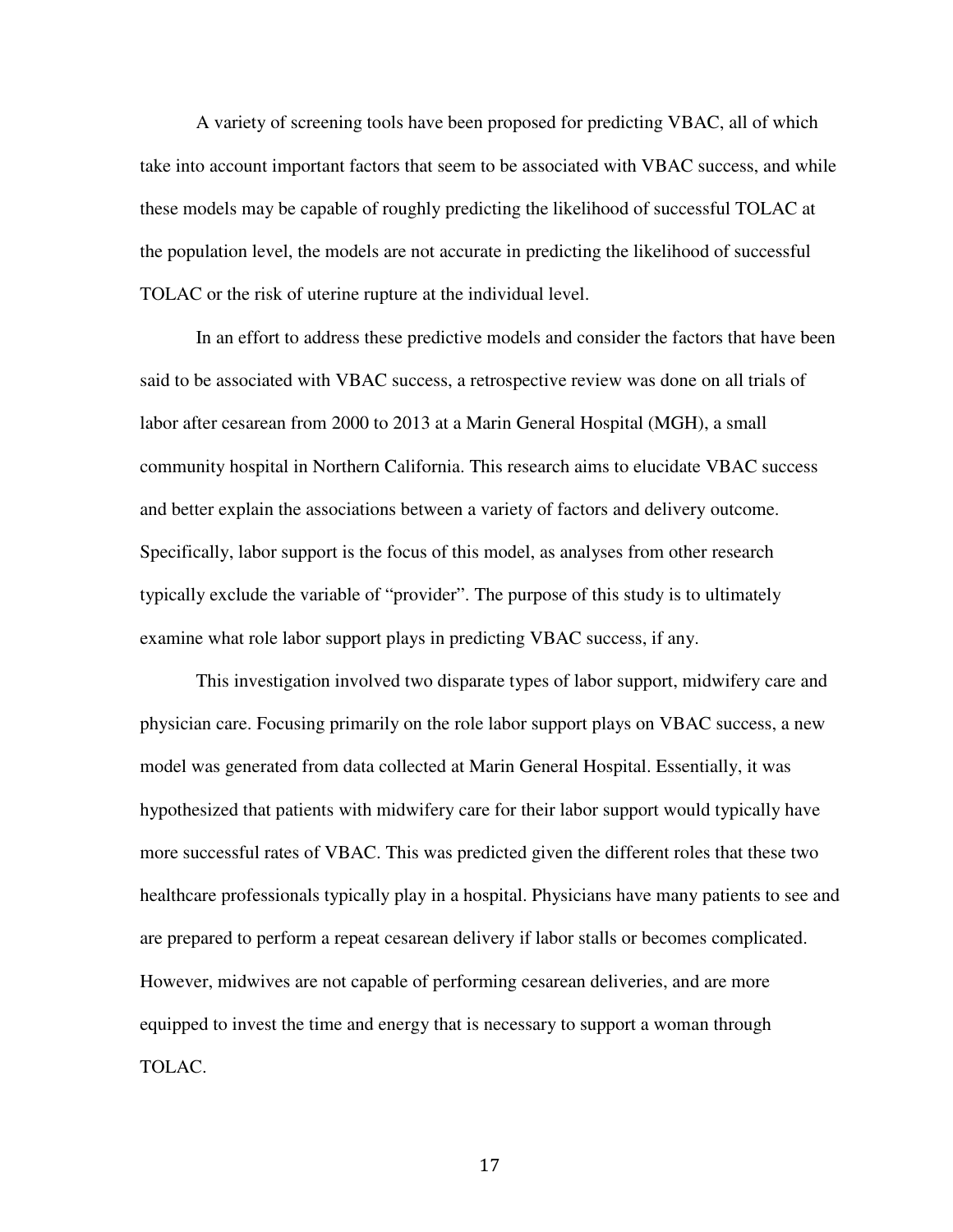### **Methods and Materials**

#### I. Consent Process and Documentation

 Consent was not required for this study because it was a retrospective cohort study. Instead, personal identifying information and personal health information were protected and encrypted at each step. All researchers were approved by Marin General Hospital's Institutional Review Board (IRB) to study the effects of epidural analgesia on birth outcome in vaginal birth after cesarean patients. Further approval to study labor support in this same cohort was granted by Karin Ludwig, MGH IRB Member/Specialist, under the umbrella of Dr. Lizellen La Follette's IRB approval (Appendix).

### II. Validation Study

 Retrospective chart review was started on women with a history of prior cesarean birth who delivered at Marin General Hospital (MGH) between 1994 and 2013. The first step was to run a short validation study to confirm the quality of the data in the electronic medical records of Ponder's, a Sutter Health data collection system used by MGH until 2012. For the cases occurring between July 2012 and 2013, data extraction was done via Horizon Patient Folder (HPF), an electronic patient medical record system implemented by MGH.

The validation study was performed by randomly selecting ten charts from each year starting from 1994 and ending in 2013. In order to pull the correct and relevant charts for delivery by the hospital's storage facility for review, CPT codes were used as an identifier. The Current Procedural Terminology (CPT) codes are used by healthcare professionals to describe and bill medical visits, and are developed and maintained by the American Medical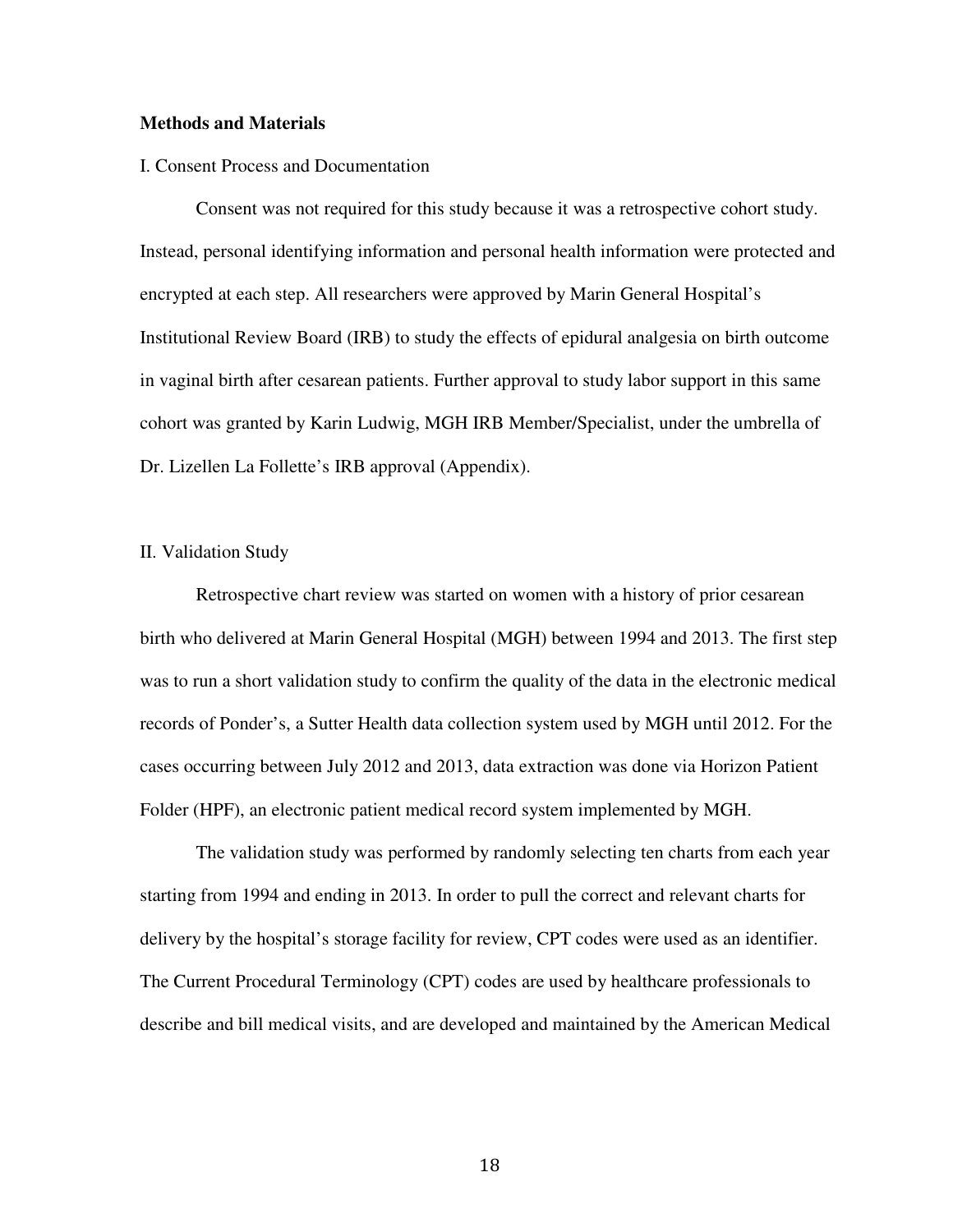Association. The CPT codes used to select the valid medical records for the validation study were:

- 59610: Routine obstetric care including antepartum care, vaginal delivery (with or without episiotomy, and/or forceps) and postpartum care, after previous cesarean delivery
- 59612: Vaginal delivery only, after previous cesarean delivery (with or without episiotomy and/or forceps)
- 59614: Vaginal delivery only, after previous cesarean delivery (with or without episiotomy and/or forceps); including postpartum care
- 59618: Routine obstetric care including antepartum care, cesarean delivery, and postpartum care, following attempted vaginal delivery after previous cesarean delivery
- 59620: Cesarean delivery only, following attempted vaginal delivery after previous cesarean delivery
- 59622: Cesarean delivery only, following attempted vaginal delivery after previous cesarean delivery; including postpartum care

Once the 10 medical charts per year were randomly chosen, MGH's health information management (HIM) department requested their delivery by the hospital's storage facility. Each medical record was then evaluated for the quality of the data and inclusion of variables to be researched during the main study. Ultimately, 25 variables were extracted from Ponder's, and 13 additional variables of interest had to be manually entered into our spreadsheet.

The 24 variables available in Ponder's were extracted by the system and organized in a Microsoft® Excel spreadsheet. Of these variables, 17 were continuous: "birth date (mom)," "admit date to hospital (mom)," "admit time to hospital (mom)," "gestational age at admission," "admit weight in kg (mom)," "gestational age at delivery," "birth weight in grams," "cord gas artery pH," "Apgar score at 1 minute," "Apgar score at 5 minutes," "Apgar score at 10 minutes," "10 cm dilation time," "epidural start date," "cervical dilation at epidural," "oxytocin start date," "rupture of membranes time," and "discharge date (mom)." The other seven variables were nominal: "medical record number", "last name, first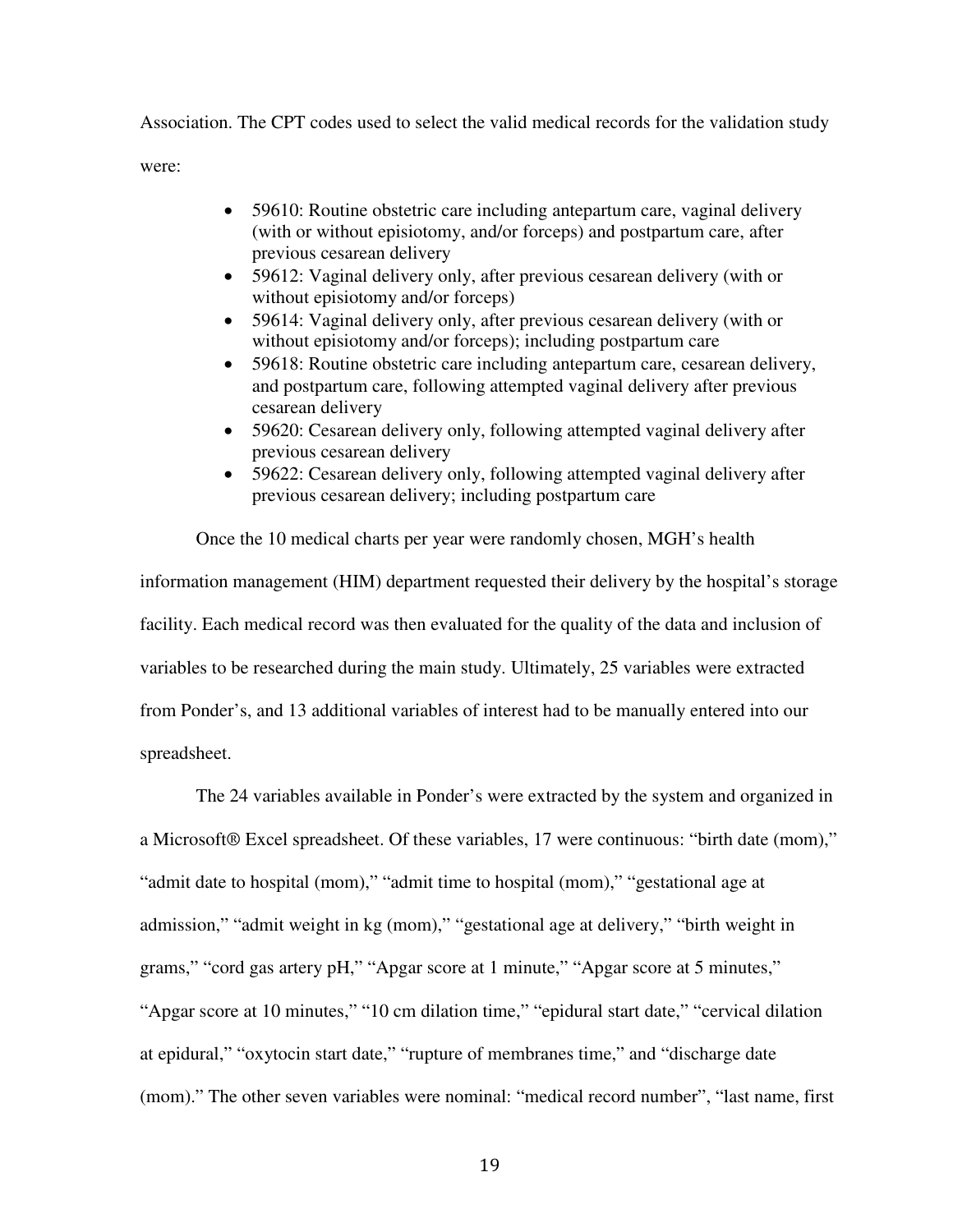name (mom)," "VBAC attempted (yes, no)," "labor analgesia (yes, no)," "intrauterine pressure catheter (yes, no)," "method of delivery (type of vaginal delivery, type of cesarean delivery)," and "delivery outcome (live birth, fetal death)."

Data from 13 additional variables that had not been extracted from the electronic medical records were also recorded for all of the cases. These variables were again both continuous and nominal: "admit height in inches (mom)," "body mass index at firs prenatal visit (BMI)," "duration of oxytocin in hours," "prior baby size in grams," "cervical dilation at cesarean section," "duration of the second stage of labor," "prior vaginal delivery (yes, no)," "indication for repeat cesarean section (arrest of descent, etc.)," "labor induced (yes, no)," "neo-natal intensive care unit (NICU) admission (yes, no)," "payer mix (private, public insurance)," "provider (MD, CNM)," and "maternal morbidities (hemorrhage, etc.)."

 At the conclusion of the validation study, 130 cases of TOLAC had been reviewed, and data on 37 variables of interest had been gathered for each case. Seventy (35%) of the charts that had requested could not be found in storage or in HPF, and it became clear that there would be holes in the study. The missing charts in question were mostly from 1994 to 1999. Upon further investigation, it was discovered that the hospital had destroyed these earlier records. This resulted in large amounts of missing data for cases prior to 2000.

#### III. Data Collection

The validation study confirmed that the medical records' data from Ponder's were high quality and contained all the variables necessary to run the retrospective study. This allowed for the retrospective chart review to begin on the 1,656 cases of TOLAC that had been identified by the CPT codes in Ponder's.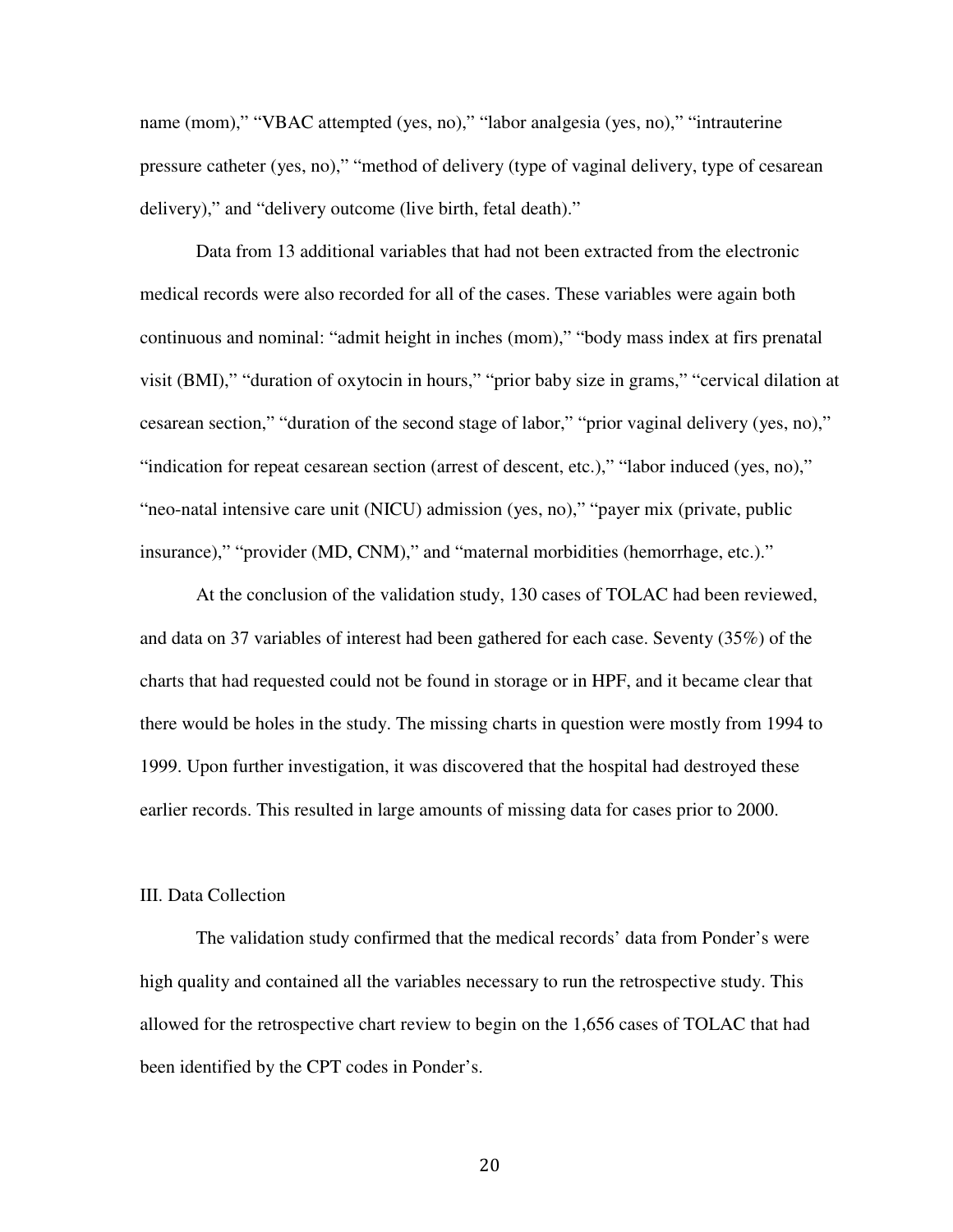However, all cases of TOLAC that had occurred prior to 2000 (746 cases) were excluded from the study before moving forward. With so many charts missing from 1994 through 1999, the study's sample size had to be adjusted in order to reflect consistent practice. At this point, the data included 910 medical records from 2000 to 2013, all containing one of the six CPT codes of interest. This data set represented all cases of TOLAC occurring after 2000, as described in the electronic data set.

Next, all physical charts for each of the 910 cases were delivered by the hospital's storage facility in order to be reviewed. The reliable validation study cases that had already been reviewed were used as templates, and the remaining cases were checked. For each case, the respective medical record was looked over, the Ponder's data were verified, and the correct information was recorded into the data sheet that now contained all variables that could possibly be of interest for the study. All TOLACs were reviewed for delivery details including assisted vaginal birth, indication for and dilation at C-section, maternal and neonatal morbidities. Finally, the data set was completely de-identified in order to protect personal health information (PHI). This was done by assigning a randomized identified number to each case.

Once all 910 TOLAC cases were carefully reviewed for accurate and complete data collection, each case was checked for certain inclusion criteria. These criteria were: full term gestation ( $\geq$  37 weeks gestation), a singleton gestation, at least one prior cesarean, and vertex presentation at the time of delivery. Cases were excluded from the study if medical records did not contain one of the six qualifying CPT codes, or did not match the aforementioned criteria.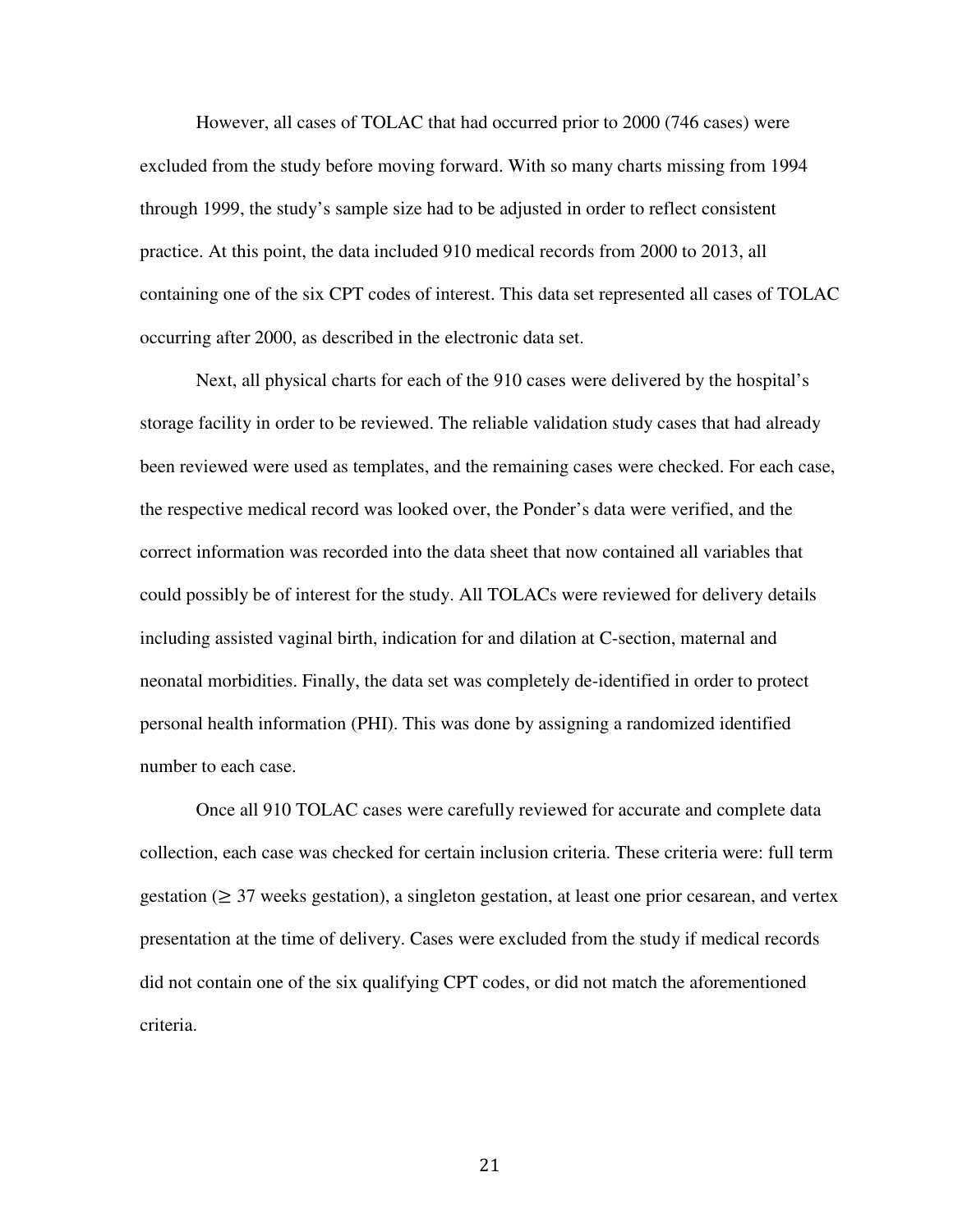Additionally, cases that resulted in a cesarean, i.e. a failed VBAC, were carefully studied to confirm that each case reflected a true trial of labor. In some instances, Ponder's falsely identified a case as a TOLAC when an incorrect CPT code was used to describe a delivery. For this reason, progress notes and nurses' notes were thoroughly assessed. Cases where a TOLAC did not happen were ultimately eliminated from the study. These cases included non-laboring cases (e.g. sectioned at 1-2cm for floating head,), breech deliveries, deliveries at less than 37 weeks, and elective repeat cesareans. After correcting the data for these false TOLACs, we were left with 829 true cases of TOLAC at MGH between 2000 and 2013.

Of 829 cases that fit the inclusion criteria, 745 had complete data. Thus, 84 cases with missing values were excluded from the analysis. This included 1 case with no record of mother's gestational age, 41 cases with no record of mother's BMI (either due to missing height or weight), 36 cases with no record of mother's prior baby size, and 6 cases with no record of the duration of the second stage of labor. Given the large sample size of the data set, it was assumed that the exclusion of these records with missing data would not affect the results.

#### IV. IBM® SPSS® Statistics Data Set

Next, the data from the Microsoft Excel spreadsheet were revised for consistency. All nominal variables were verified to be dichotomous so that all of these variables could only have two possible categories. For example, where the type of cesarean or vaginal delivery had been recorded, the data were fixed to simply say "CS" or "VBAC," respectively. Regardless of the details of a vaginal delivery, whether a cephalic spontaneous delivery or an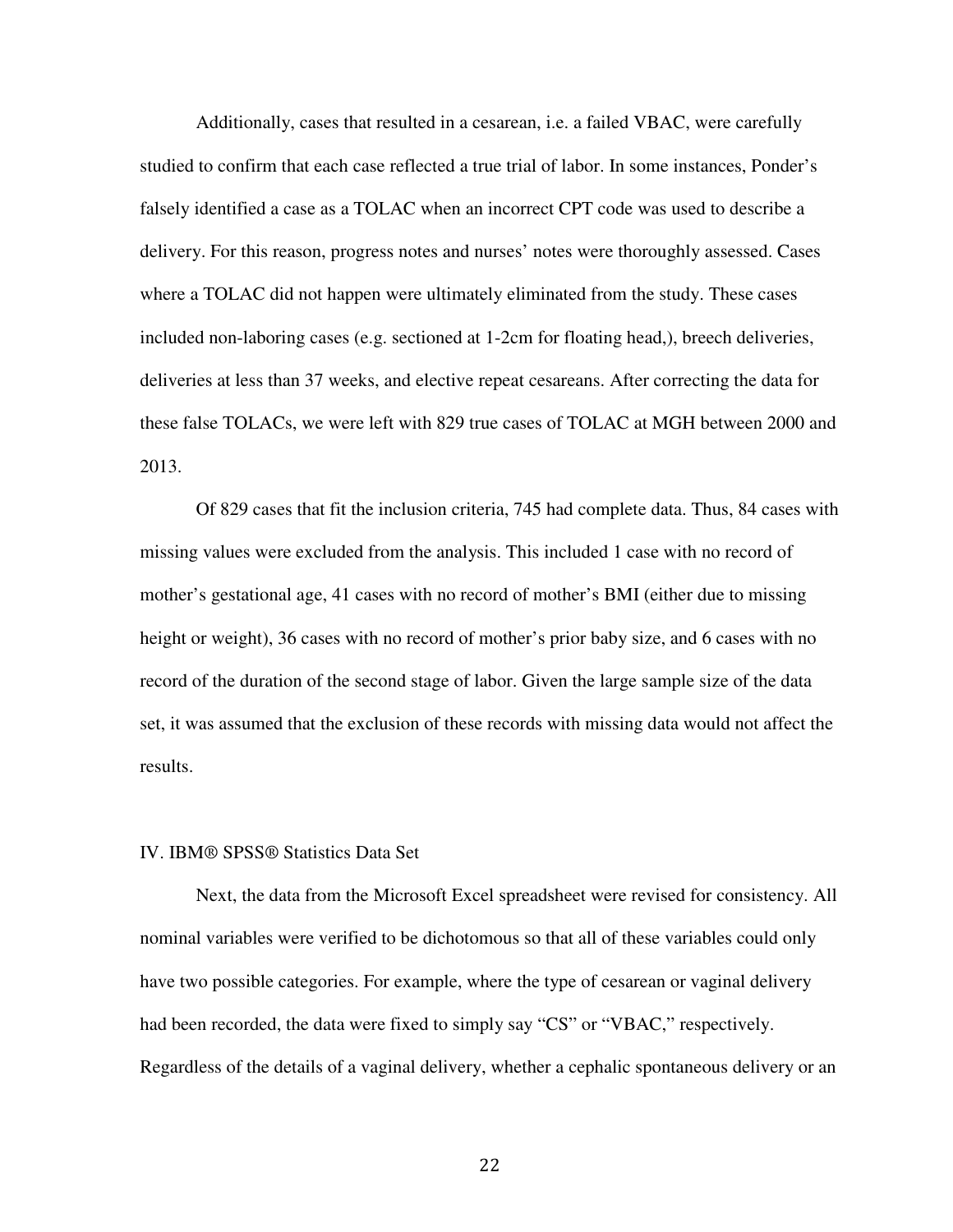assisted vaginal delivery either by a vacuum or forceps, the spreadsheet was looked over and these cases were marked "VBAC." Similarly, regardless of the details of a cesarean section delivery, whether a low transverse cesarean section or a low vertical cesarean section, the spreadsheet was reviewed and these cases were marked "CS."

Upon completion of these revisions, the Excel file was imported into SPSS. Variables

that were not of interest to the study were excluded from the SPSS data set and averaged

variables were preferred over raw data. Ultimately, 13 variables were left in the SPSS file

upon completion of the data review along with the response variable (delivery type):

- <sup>1</sup> Delivery type: cesarean (0) or vaginal (1)
- <sup>2</sup> Gestational age
- $3$  BMI mother: first prenatal visit
- <sup>4</sup> Prior baby weight in grams last birth mother had
- <sup>5</sup> Birth weight in grams
- 6 Duration of second stage of labor
- $<sup>7</sup>$  Apgar average tone, respiratory rate, color, cry after 1 minute, 5 minutes, and 10</sup> minutes (if applicable): gives you a scare of 0-10 (8-9 are great)
- $<sup>8</sup>$  Epidural: no (0) or yes (1)</sup>
- $9^9$  Oxytocin: no (0) or yes (1)
- $10$  IUPC: no (0) or yes (1)
- <sup>11</sup> Prior vaginal delivery: no  $(0)$  or yes  $(1)$
- $12$  Labor augmentation/induction: no (0) or yes (1)
- <sup>13</sup> Payer mix: public insurance (0) or private/paid themselves (1)
- <sup>14</sup> Provider: delivered by certified nurse midwife (0) or obstetrician (1)

Following this clean up, all nominal variables were given a binary code, as this is typically

preferred in SPSS. For example, a code of "0" for "CS" and "1" for "VBAC" was used here.

V. Chi-Square Tests for Associations (Delivery Type by Provider)

After all the data were prepared in SPSS, an initial statistical analysis was performed

to test for the association between the response variable (delivery type) and the explanatory

variable of greatest interest in this study, provider (CNM v. MD) (Laerd Statistics).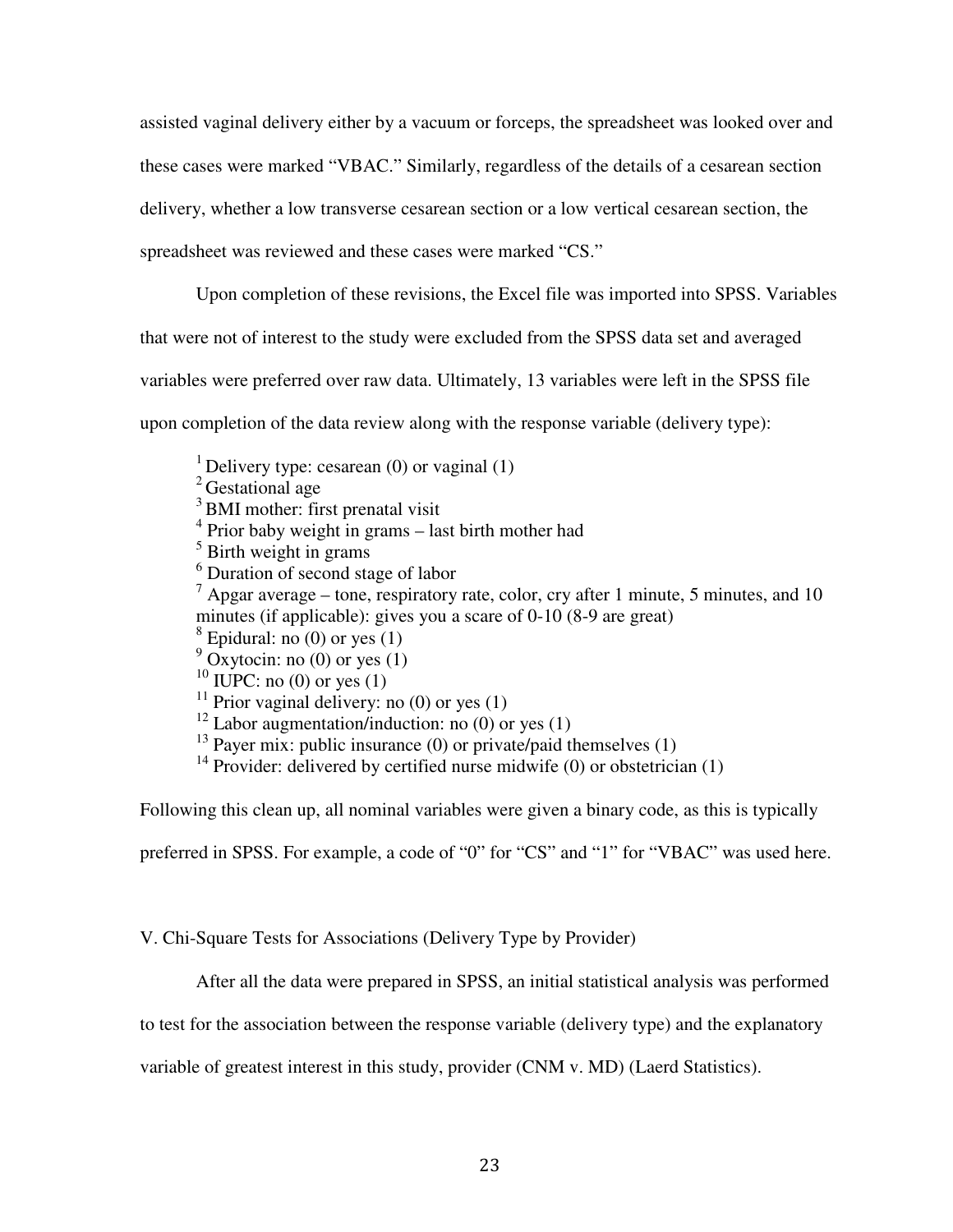For this analysis, a new file was created in SPSS that included only three variables: (1) delivery type, which was the mode of delivery (CS/VBAC); (2) provider, which was the principal healthcare professional present at the start of the delivery (CNM/MD); and (3) frequency, which was the number of deliveries for each cell combination. In this analysis, cases were weighted since each line represented more than one case.

#### VI. Forward Stepwise (Likelihood Ratio) Binary Logistic Regression

 Next, a logistic regression was run in SPSS to build a model that would predict delivery type based on the 13 explanatory variables previously described. Because it was not clear which variables were most predictive simply by looking at the data, or based on prior research, a forward stepwise entry method was chosen, along with the Likelihood Ratio (LR) criterion, which is considered the criterion least prone to error (Methods of Logistic Regression, 2011). This forward stepwise selection (Likelihood Ration) method added explanatory variables one at a time to a basic model (which only included the constant  $\beta_0$ ).

 Again, a new file was created in SPSS with all 13 variables included. For the dependent variable in this logistic regression, the response variable was coded "0" for "CS", and "1" for "VBAC." Similarly, the other dichotomous explanatory variables were appropriately coded, as described in the creation of the SPSS data set.

 SPSS was then used to run the binary logistic regression. The response/dependent variable was marked as CS/VBAC, and all other explanatory variables were marked as covariates. The seven categorical variables were further tagged as categorical covariates. Finally, statistics and plots of interest were requested and generated in the output.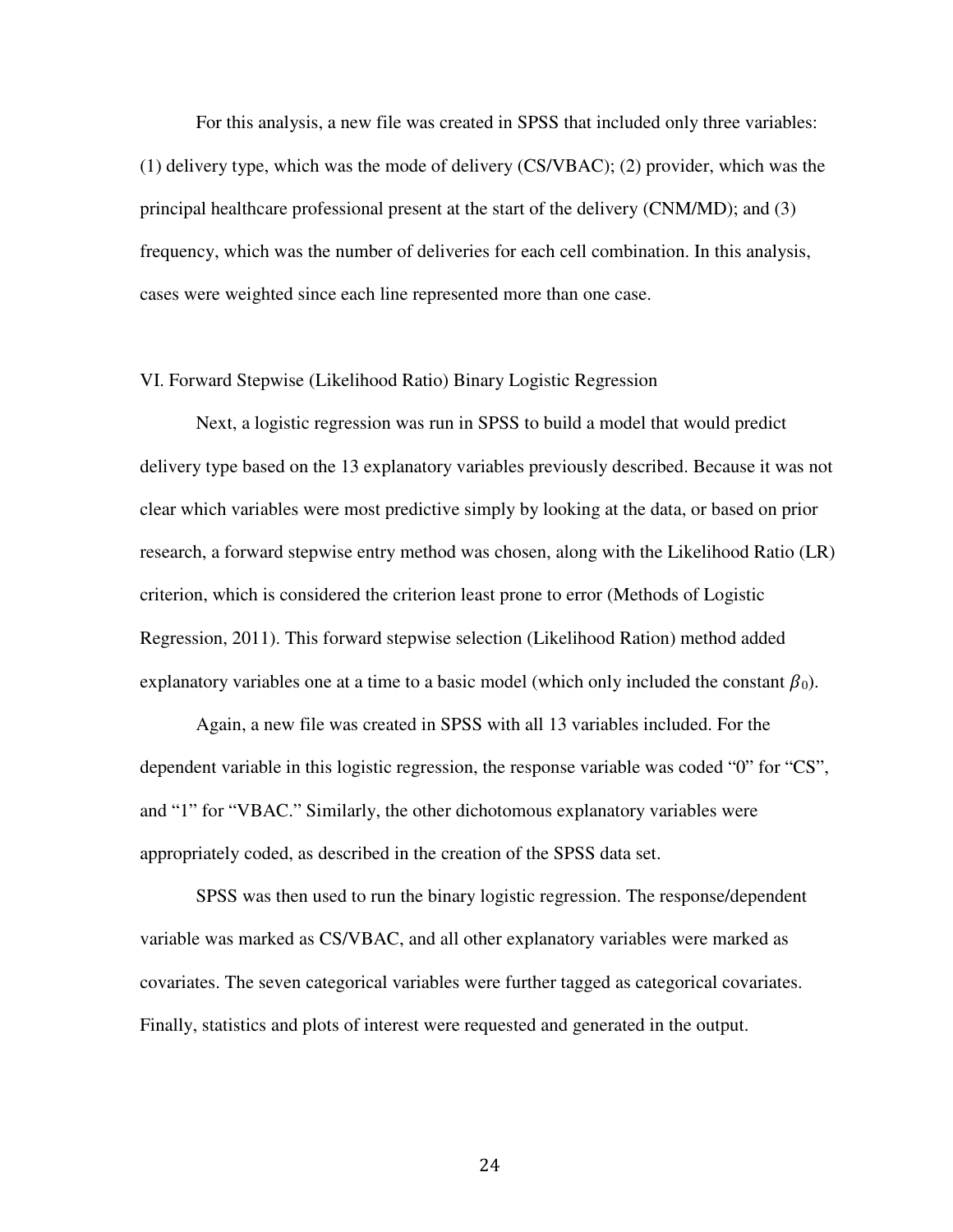#### **Results**

Between 2000 and 2013, 35% of women with a history of cesarean delivery who were admitted to MGH attempted VBAC, and of these TOLAC cases, 74.4% were successful in delivering vaginally. Additionally, the rate of rupture in these TOLAC cases was 0.2% and the rate of low Apgar was 0.7%.

Of the 745 cases of VBAC attempt, 34.8% began their delivery with a nurse midwife (CNM), while the other 65.2% began their delivery under the care of a physician (MD). Of these midwife deliveries, 86.3% resulted in a successful VBAC, and of the physician deliveries, 67.5% resulted in a successful VBAC. This was a statistically significant association ( $\chi^2(1) = 34.64$ ,  $\varphi = 0.216$ , p < 0.0005).

The logistic regression model was also statistically significant,  $\chi^2(7) = 148.991$ ,  $p <$ 0.0005. The model explained 18.1% (Nagelkerke  $R^2$ ) of the variance in delivery type and correctly classified 79.9% of cases. Sensitivity was 36.6%, specificity was 94.8%, positive predictive value was 81.3%, and negative predictive value was 70.7%.

Of the 13 predictor variables, only seven added significantly to the model: birth weight, duration of the second stage of labor, epidural use, prior vaginal delivery, labor induction, insurance, and provider (Table 1).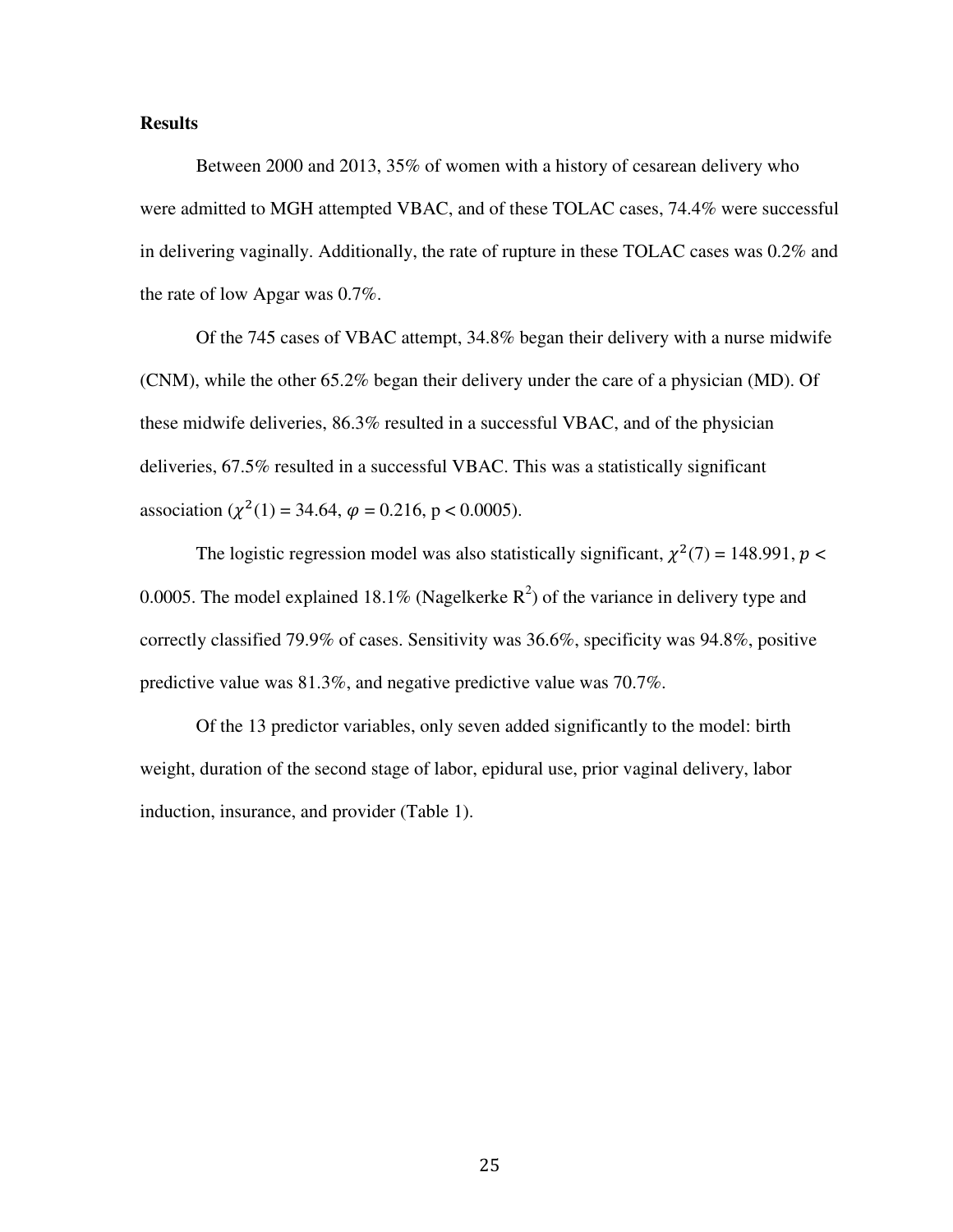|                          | $\boldsymbol{B}$ | <b>SE</b> | Wald  | df | $\boldsymbol{p}$ | Odds  | 95% CI for Odds |       |
|--------------------------|------------------|-----------|-------|----|------------------|-------|-----------------|-------|
|                          |                  |           |       |    |                  | Ratio | Ratio           |       |
|                          |                  |           |       |    |                  |       | Lower           | Upper |
| Birth weight             | 0.00             | 0.00      | 15.17 |    | 0.00             | 1.00  | 0.99            | 1.00  |
| 2 <sup>nd</sup><br>stage | 0.45             | 0.08      | 29.29 |    | 0.00             | 1.57  | 1.34            | 1.85  |
| Epidural                 | $-0.68$          | 0.23      | 8.97  |    | 0.00             | 0.51  | 0.33            | 0.79  |
| PriorVagDeliv.           | 1.46             | 0.23      | 40.65 |    | 0.00             | 4.30  | 2.75            | 6.74  |
| Labor induction          | $-0.49$          | 0.20      | 5.98  |    | 0.01             | 0.61  | 0.41            | 0.91  |
| Payer mix                | 0.77             | 0.21      | 13.66 |    | 0.00             | 2.16  | 1.44            | 3.24  |
| Provider                 | $-1.31$          | 0.25      | 28.18 |    | 0.00             | 0.27  | 0.17            | 0.44  |
| Constant                 | 4.49             | 0.81      | 30.76 |    | 0.00             | 88.71 |                 |       |

**Table 1.** Logistic regression predicting likelihood of successful VBAC based on seven explanatory variables (birth weight, duration of second stage of labor, epidural, prior vaginal delivery, labor induced, payer mix, and provider).

 
: Epidural is for epidural compared to no epidural. PriorVagDeliv. is for prior vaginal delivery compared to no prior vaginal delivery. Labor induced is for labor induced compared to labor not induced. Payer mix is for private insurance compared to public insurance. Provider is for physician compared to certified nurse midwife.

Provider had the largest individual impact on delivery ( $\chi^2 = 28.2$ , df = 1, p < 0.01). The odds ratio for "provider" was 0.27, meaning that the odds of having a successful VBAC with a physician were 72.9% less than having a successful VBAC with a midwife.

Prior vaginal delivery also significantly affected VBAC success ( $\chi^2$  = 40.65, df = 1,  $p < 0.01$ ). The odds ratio for "prior vaginal delivery" was 4.30, which means that the odds of having a successful VBAC were 4.30-fold greater for a woman who had a prior vaginal delivery at any point, than for a woman who had never had a prior vaginal delivery.

Duration of the second stage of labor (hours between getting to 10cm dilation and delivering) also significantly affected VBAC success ( $\chi^2$  = 29.29, df = 1, p < 0.01). The odds ratio for "duration of the second stage of labor" was 1.57, which means that the odds of having a successful VBAC were 1.57-fold greater with each hour increase in the duration of the second stage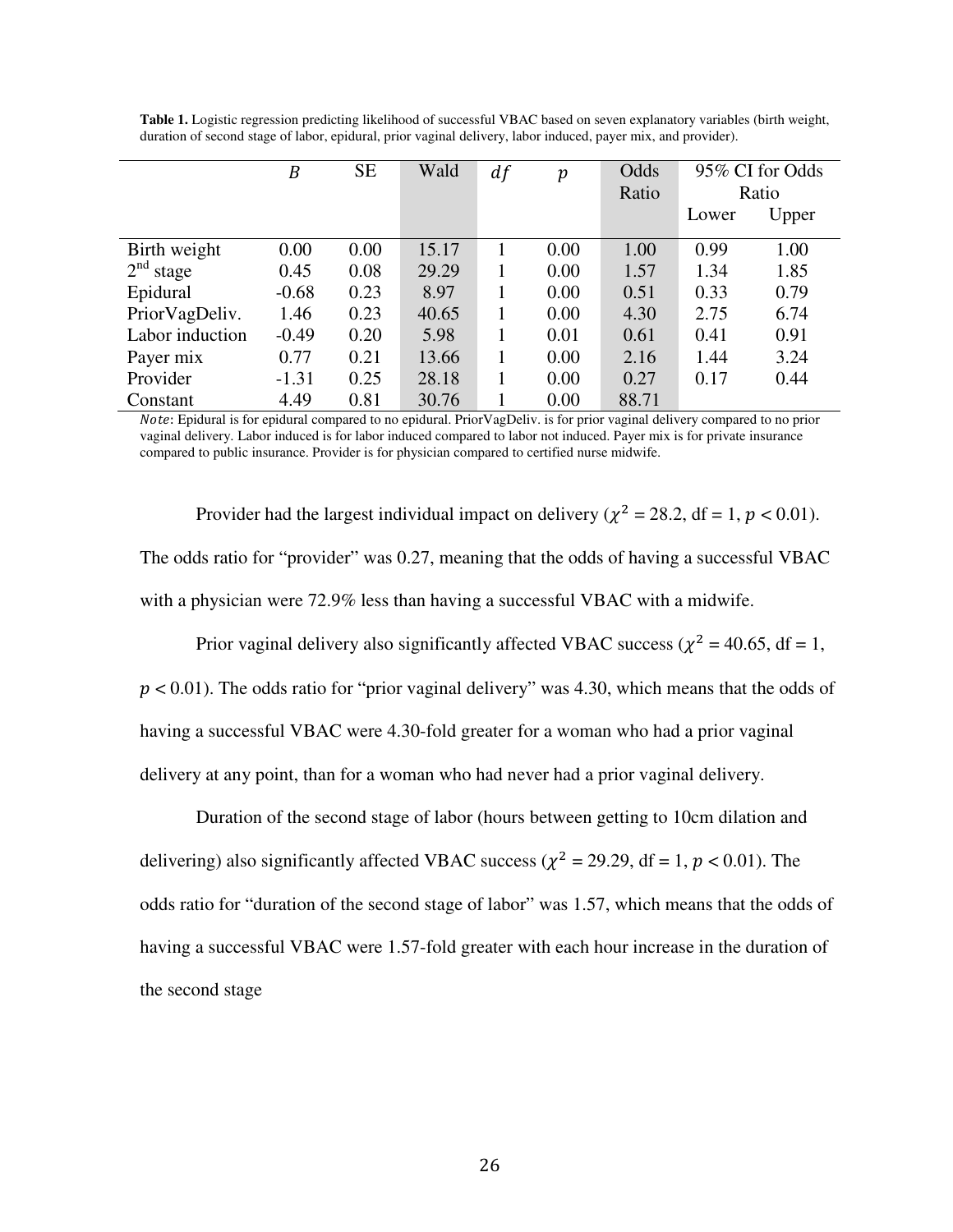Birth weight of the baby also significantly affected VBAC success ( $\chi^2 = 15.17$ , df = 1,  $p < 0.01$ ). The odds ratio for "birth weight" was 0.999, meaning that the odds of having a successful VBAC were 0.999-fold greater with each gram increase in birth weight.

Labor induction was the fifth most predictive variable and significantly affected VBAC success ( $\chi^2$  = 5.98, df = 1,  $p$  < 0.01). The odds ratio for "labor induction" was 0.611, which means that the odds of having a successful VBAC were 0.611-fold greater for a woman who had an induced labor, than for a woman who did not.

Payer mix also significantly affected VBAC success ( $\chi^2$  = 13.66, df = 1, p < 0.01). The odds ratio for "payer mix" was 2.16, meaning that the odds of having a successful VBAC were 2.16-fold greater for a woman who had private insurance, than for a woman who had public insurance.

Finally, epidural use was the last variable that significantly affected VBAC success  $(\chi^2 = 8.97, df = 1, p < 0.01)$ . The odds rate for "epidural use" was 0.51, implying that the odds of having a successful VBAC were 0.51 times greater for a woman who had an epidural, than for a woman who did not.

With no independent variables in the model, the null model success was 74.4%. Contrastingly, the full model success was 79.9%.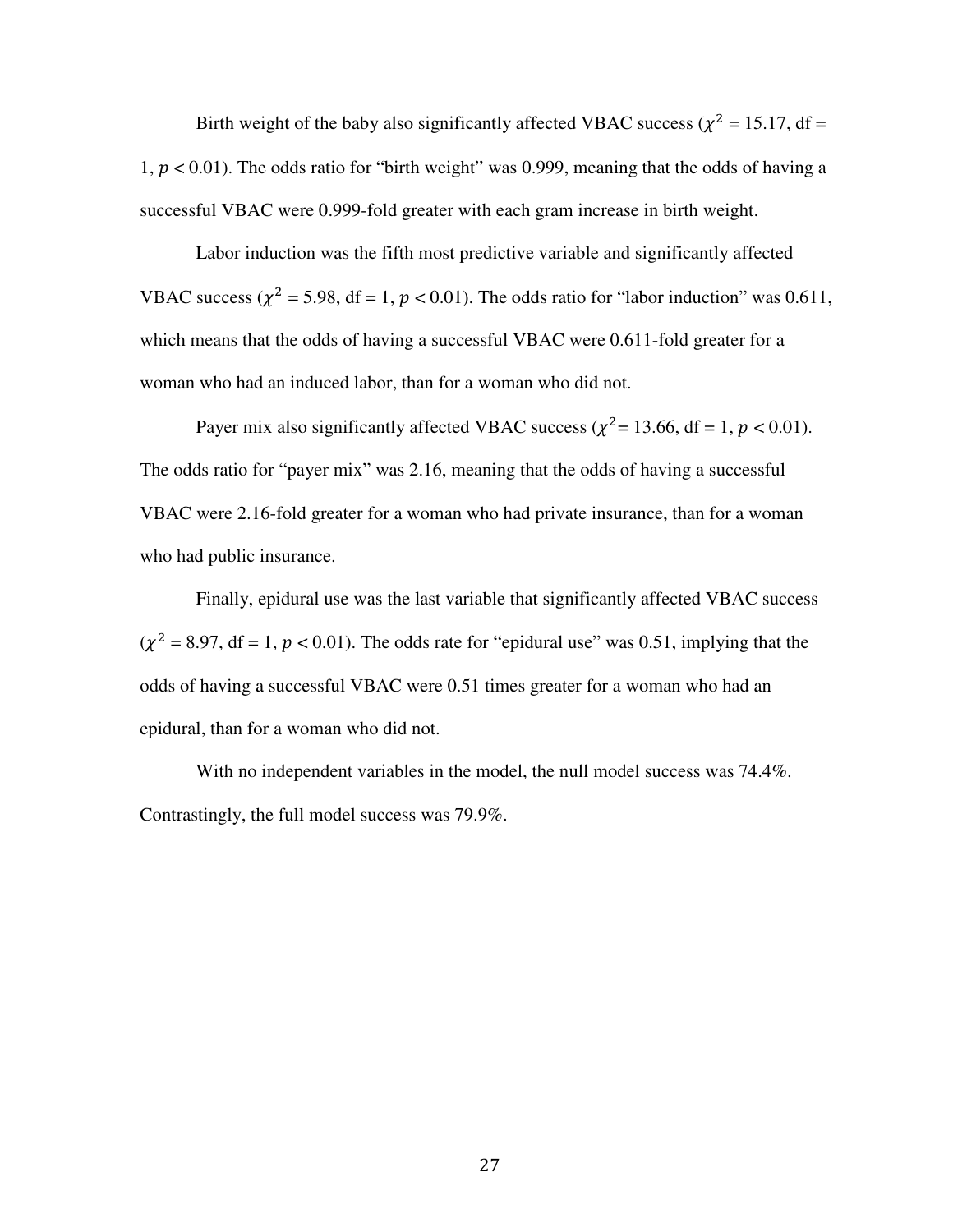#### **Discussion**

The present study generates a model that includes a variety of patient-specific factors that could potentially be involved in predicting VBAC success. Many of these variables have been previously studied and are known to be associated with TOLAC outcome, while a key explanatory variable in this study appears to be disregarded in the majority of the literature on VBACs.

The model generated in this study confirms the majority of the findings regarding factors associated with VBAC success. However, the association between VBAC success and the insurance variable, which was added in the sixth step, does not reflect expected results or findings in the literature. The odds ratio for this variable says that having a successful VBAC was 2.16-fold greater for a woman who had private insurance, than for a woman who had public insurance. This was unexpected given that midwives had the greatest rates of VBAC success, rather than physicians, and midwives were typically caring for patients with public insurance. However, this could be explained by the fact that women with private insurance may have been more capable of attempting VBAC given their coverage, while women with public insurance might have been advised to deliver by cesarean section for legal and malpractice reasons.

Typically, variables that are associated with decreased rates of VBAC success include labor induction, birth weight, and at times epidural use (Harper et al., 2008). This model, along with a variety of other models that have been proposed over the past two decades, confirms these findings (Srinivas et al., 2007 and Eden et al., 2010). Similarly, this model confirms that prior vaginal delivery and increased duration of the second stage of labor are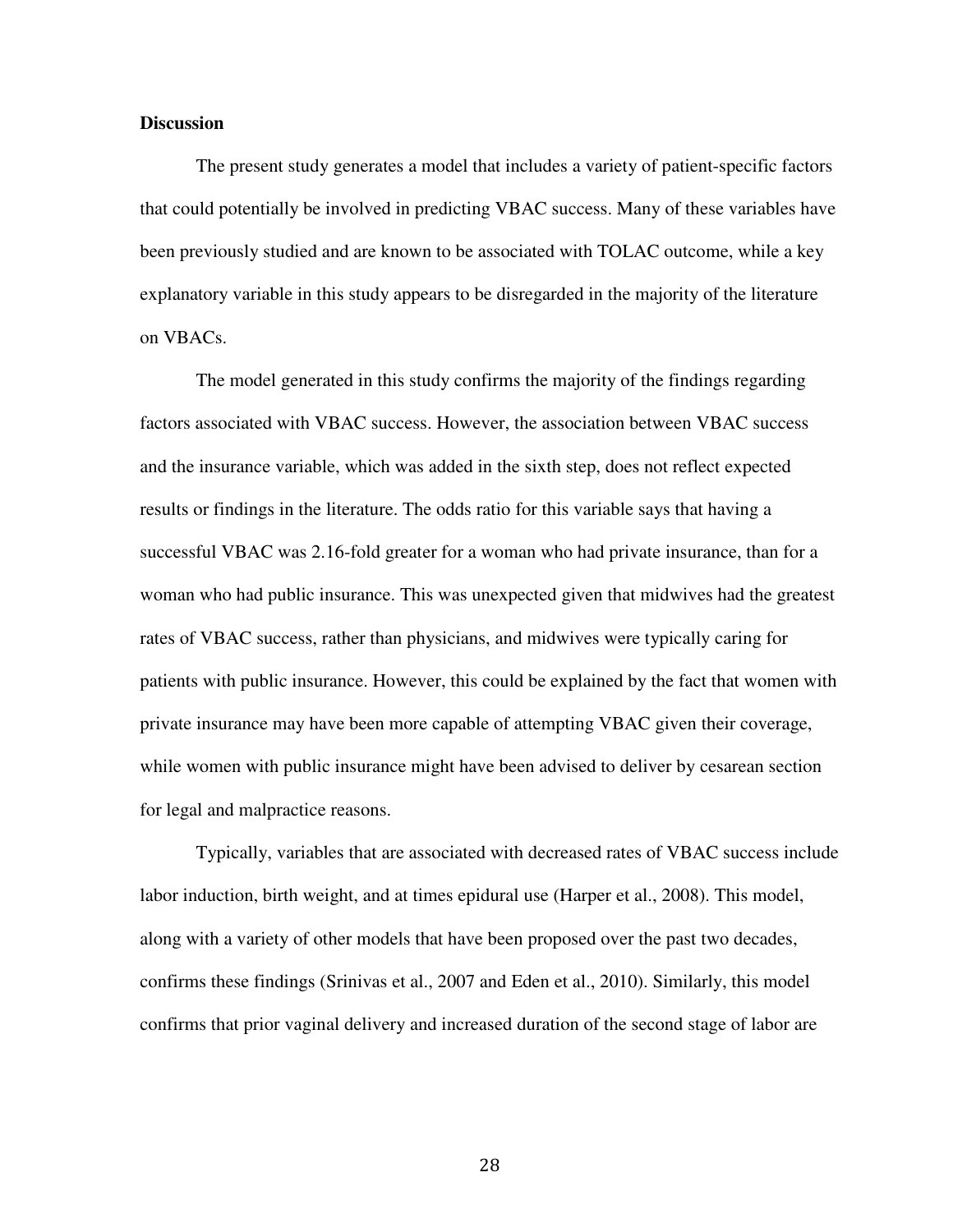associated with increased rates of VBAC success (Harper et al., 2008 and Srinivas et al., 2007 and Eden et al., 2010).

Ultimately, this research illustrates a new finding: providers play a role in VBAC success. Patients that began their delivery with a nurse midwife had increased odds of having a successful VBAC (Table 1). The logistic regression identifies provider to be the most predictive variable in the model, as it was the first factor to be included in the forward stepwise regression. Additionally, the odds ratio for provider implies that the odds of having a successful VBAC are 3.7-fold greater for a woman delivering with a midwife (OR 0.27, 95\% CI 0.17-0.44;  $p < 0.01$ ).

This result supported the hypothesis that women with a midwife for a provider would have greater odds of having a successful VBAC than women delivering with a physician. Type of care varies depending on labor support, and so delivery outcome should too. In hospitals like MGH, physicians are generally only working 12-hour shifts, while midwives work 24-hour shifts. This allows midwives greater amounts of time to commit to their patients, and to see deliveries through. Additionally, physicians perform cesareans and other surgical procedures that midwives cannot. Ultimately, physicians tend to have less time per individual patient, while midwives are more capable of focusing on one patient at a time and can see a VBAC attempt through.

Given these simple differences in roles, variances in care and potential birth outcomes exist as well. A study was conducted that demonstrated longer durations of normal labor for patients in the care of obstetricians, and normal durations of labor for patients in the care of nurse midwives (Heres et al., 2000). The explanations of these results were that stress levels are associated with these different providers. Presumably, the longer duration of normal labor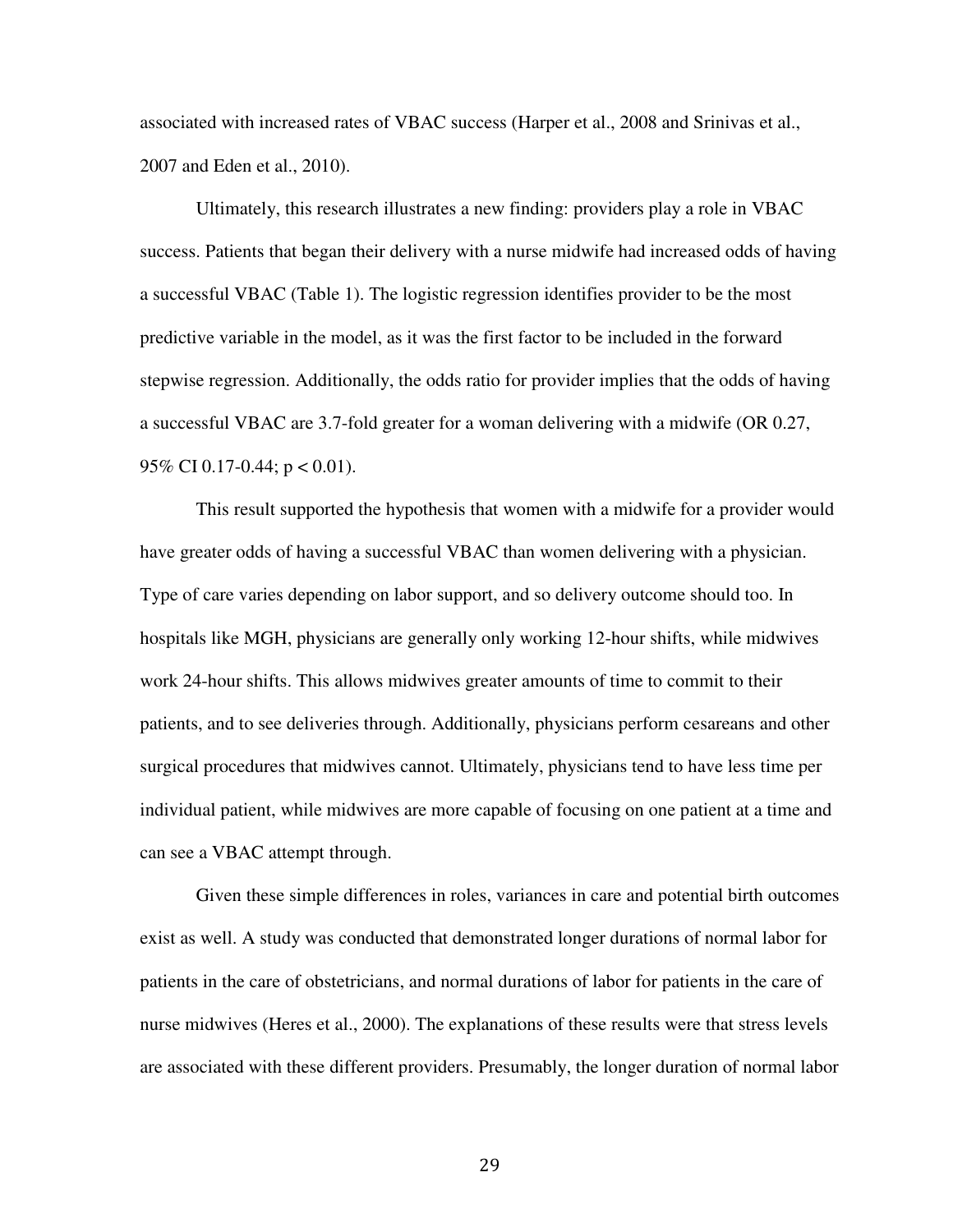was prolonged by an increased level of stress that was not found in patients delivering with midwives (Heres et al, 2000).

Essentially, type of care has been found to differ greatly between these two types of providers, and this new model now depicts how it relates to VBAC success. In order to identify whether or not this relationship between midwives and increased VBAC success might appear to exist elsewhere, more models must be created from similar data. However, a look into the statistics of VBAC success and midwifery care in other countries could also help to better understand what this association means.

Typically, publications from Europe describe the majority of women with a prior cesarean as attempting VBAC. In the United States, the VBAC attempt rate has been fluctuating around eight percent in recent years (Cox, 2011 and MacDorham et al., 2011). Contrastingly, the VBAC attempt rate has been consistently high in Europe, and ranges from 30 to 55% depending on the country (Case et al., 1971 and Selo-Ojeme et al., 2011). Of these attempts, the success rates range from 70-75%.

What is of great interest in these results is that unlike the U.S., Europe relies heavily on nurse midwives (Gregory, 2010). Not only does Europe tend to have greater amounts of midwifery care, but Europe also has greater rates of VBAC attempt and VBAC success. More research would have to be conducted in order to better understand whether or not provider is a predictive variable in determining VBAC success in Europe; however, for the sake of this study, this relationship is noteworthy.

Given the findings from this model, more research is needed to better understanding how labor support might affect VBAC success, and why this might be. The NIH has requested similar research: "the effects of medical training, hospital policy, and ethical and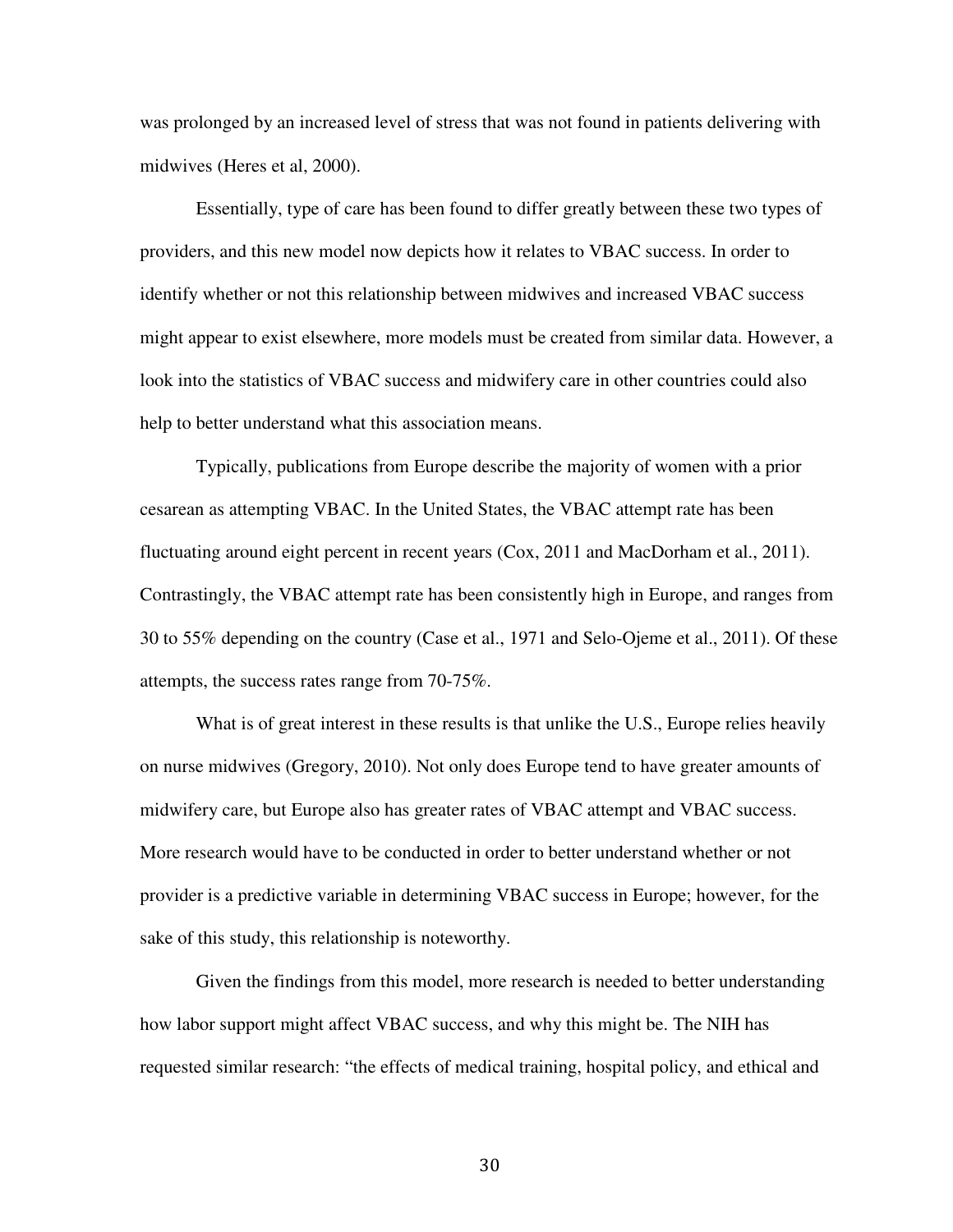legal concerns on the choice of delivery procedure are currently unexamined subjects deserving greater scrutiny by means of combination of epidemiological, economic, and social science methods" (NIH Consensus Statement, 1980). Essentially, physician and midwifery practice must be better understood in order to assess the ways in which labor support are associated with VBAC success.

 Given that similar results have not yet been described in the literature about VBACs, provider care should begin to be included as a variable in the models that are being developed to predict VBAC success. Findings by investigators suggest that there may be promise in the development of models to predict ideal VBAC candidates or patients at increased risk for adverse events; perhaps these models could be made more accurate with labor support included as an explanatory variable (NIH Consensus Statement, 1980).

In 2013, models continue to be proposed, but not one has been integrated into standard obstetrical practice. Expectantly, by including labor support as a factor associated with VBAC success, creating an accurate predictive model may be increasingly probable. However, until a final model can correctly depict likelihood of delivering vaginally by trial of labor, patients need to be receiving all pertinent information in choosing whether or not to attempt VBAC.

Because of the complexity of these situations, the potential for biased recommendations, and the risks involved in TOLACs and cesareans, women should be fully informed of their options, and actively participate in the decision making process. Additionally, women with no pregnancy complications and with one previous (lowtransverse incision) cesarean delivery should be counseled about VBAC and offered TOLAC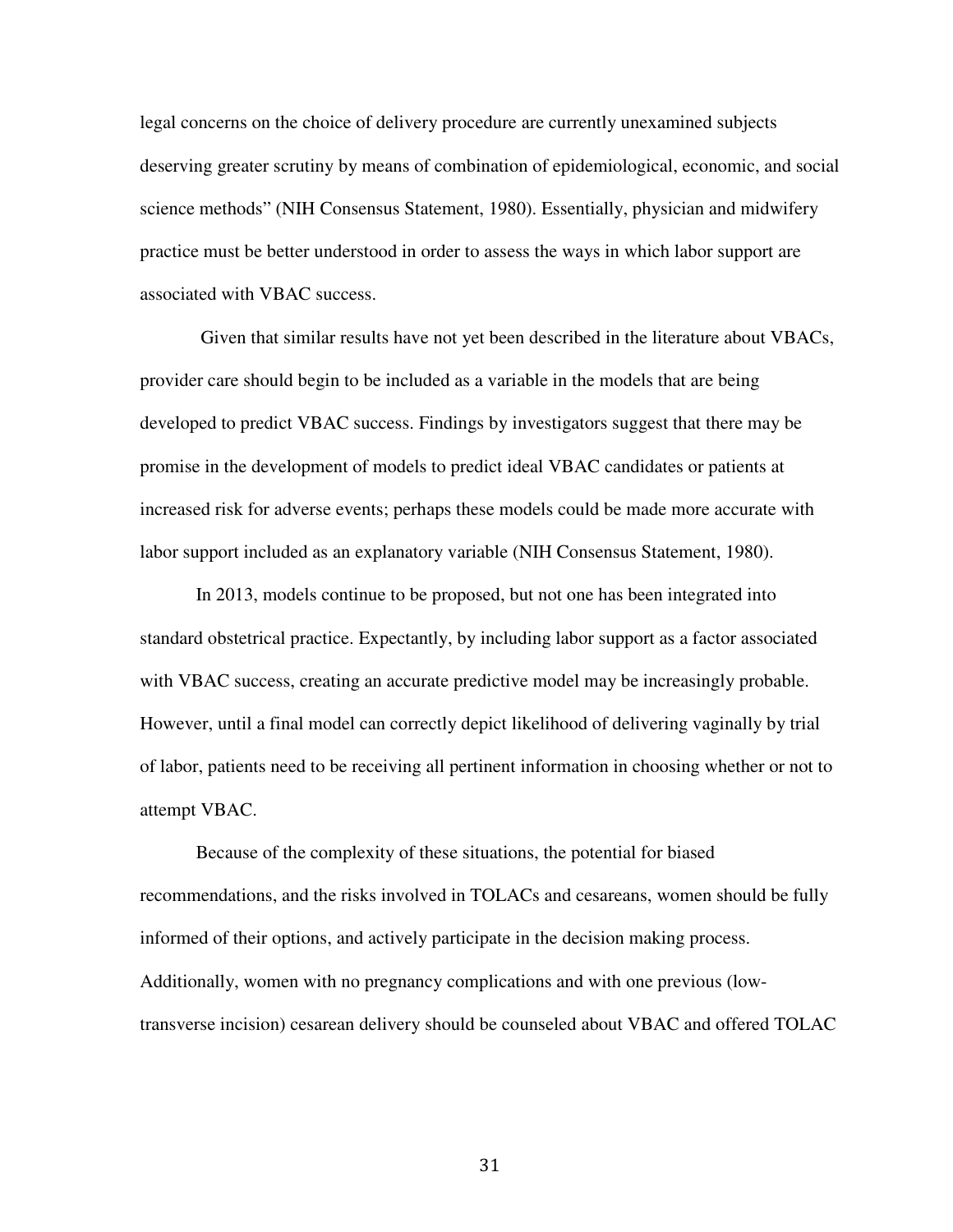in all hospitals with the necessary equipment for cesarean delivery (ACOG Practice Bulletin, 2010).

Hopefully, if models can continue to be generated with an increased focus on labor support as a variable, and women can be counseled about vaginal birth after cesarean as a safe and alternative method to repeat cesarean delivery, then perhaps cesarean rates can eventually be reduced by widespread VBACs. In the meantime, the NIH or another appropriate Federal agency should create a website that will provide women with up-to-date information on the benefits and risks of all modes of delivery, including VBAC. This would allow women to be made aware of their options regardless of biased recommendations from providers, and ideally influence the national VBAC attempt rate and success rate.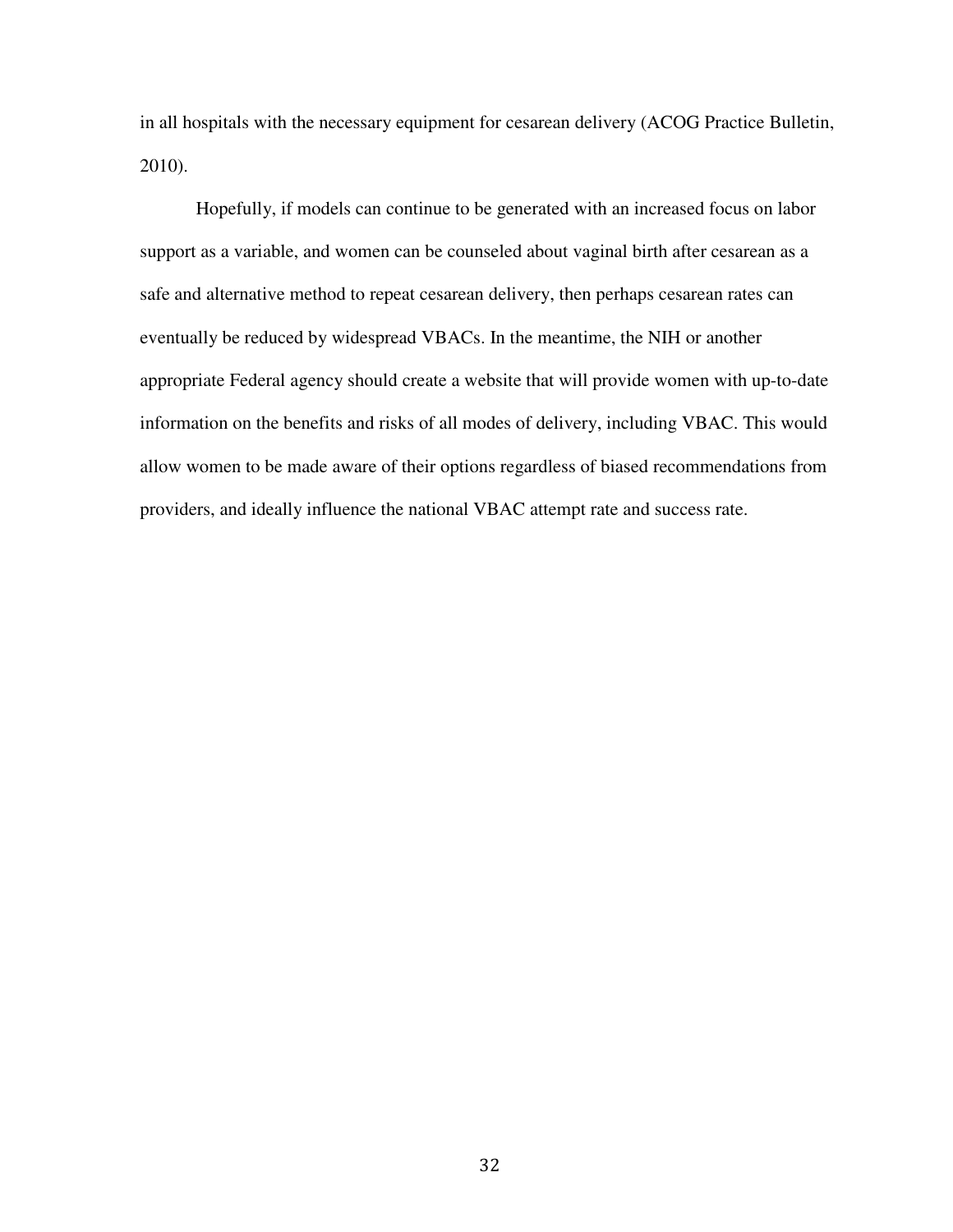#### **Appendix:**



## **CONTINUING REVIEW EXPEDITED APPROVAL**

July 23, 2014

#### To: Lizellen La Follette, M.D.

The Marin General Hospital Institutional Review Board reviewed and approved your request to continue the following study and related documents for an additional year:

| Study | The Effects of Epidural Analgesia on Birth Outcome in Vaginal Birth After |
|-------|---------------------------------------------------------------------------|
|       | Cesarean Patients: a Bivariate Logistic Regression                        |

- **Document** Continuing Review Application, signed 7/1/14
	- $\bullet$  Protocol version 0414
- Process The expedited review is performed in accordance with the requirements set forth in 45 CFR 46.110 and 21 CFR 56.110, and Federal Register Expedited Review Category #5 - Research involving materials that have been collected or will be collected solely for nonresearch purposes.

The IRB review requirement of quarterly increments has been waived; and the Study Approval Period is July 23, 2014 to April 22, 2015. If the project is to continue, it must be reviewed prior to the expiration date. If the IRB has not reviewed and approved the continuation of this study by the expiration date, all research activities must stop (unless the IRB finds that it is in the best interest of the subject to continue participation).

CONDITIONS: Failure to adhere to these conditions will result in withdrawal of approval and suspension of research.

- Any modification to the research plan, consent document, recruitment materials, or other study-related  $\bullet$ documents must receive prior approval.
- $\bullet$ Emergency changes to protect the subject's safety shall be reported to the IRB immediately.
- All Serious Adverse Events must be reported to the IRB in writing within five (5) days of knowledge of  $\blacklozenge$ the incident. Any participant death, regardless of the status of study relationship, must be reported.

All study deviations must be reported to the IRB with five (5) working days of knowledge of the event.  $\bullet$ NOTICE:

The Marin General Hospital District does not indemnify any investigator in legal actions arising from research activities involving humans even though the activities had current IRB approval.

Thank you for your cooperation in our shared responsibility in protecting the rights and welfare of human participants in research.

Sincerely.

Karin Ludwig MGH IRB Member/Specialist

250 Bon Air Road, Greenbrae, CA 94904

(415) 925-7965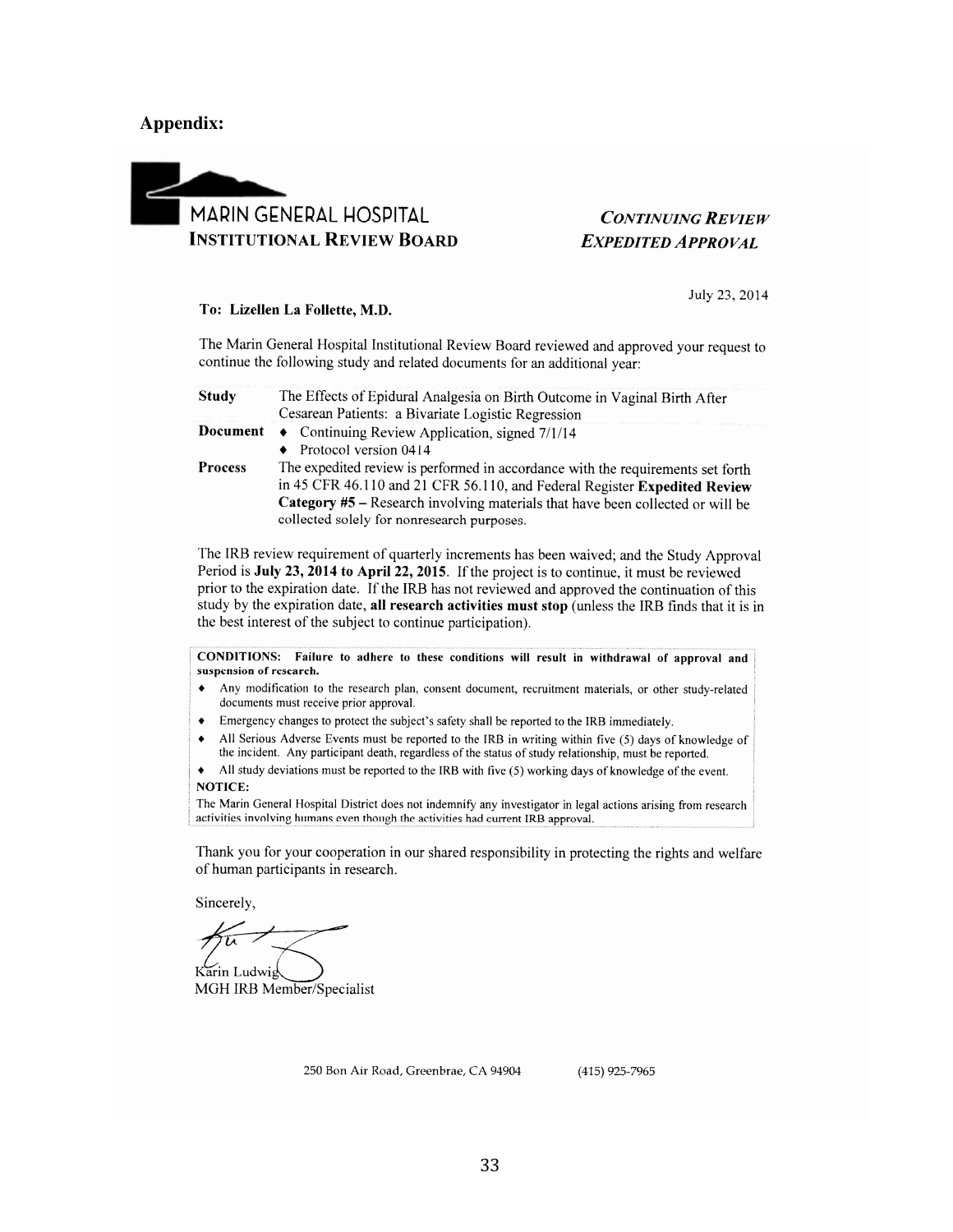## **Literature Cited**

- ACOG Practice Bulletin: Vaginal birth after previous cesarean delivery, 1999. American College of Obstetricians and Gynecologists.
- ACOG Practice Bulletin: Vaginal birth after previous cesarean delivery, 2010. American College of Obstetricians and Gynecologists.
- Barger, M.K., Dunn, J.T., Bearman, S., DeLain, M., and Gates, E., 2013. A survey of access to trial of labor in California hospitals in 2012. BMC Pregnancy and Childbirth. 13(83).
- Blanchette, H., Blanchette, M., McCabe, J., and Vincent, S., 2001. Is vaginal birth after cesarean safe? Experience at a community hospital. American Journal of Obstetrics and Gynecology. 184(7):1478–87.
- Boothby, W.M., 1912. Nitrous Oxide-Oxygen Anesthesia, with a Description of a New Apparatus. The Boston Medical and Surgical Journal. 166(3): 86–90.
- Case, B.D., Corcoran, R., Jeffcoate, N., et al., 1971. Cesarean section and its place in modern obstetric practice. Journal of Obstetrics and Gynaecology of the British Commonwealth. 78:203–214.

Cesarean childbirth, 1980. NIH Consensus Statement Online. 3(6):1-30.

Cesarean delivery on maternal request, 2006. NIH Consensus Statement Online.

- Coleman, V.H., Erickson, K., Schulkin, J., Zinberg, S., and Sachs, B.P., 2005. Vaginal birth after cesarean delivery: practice patterns of obstetricians-gynecologists. Journal of Reproductive Medicine. 50(4):261-6.
- Costantine, M.M., Fox, K., Byers, B.D., Mateus, J., Ghulmiyyah, L.M., Blackwell, S., Hankins, G.D.V, Grobman, W.A., Saade, G., 2009. Validation of the prediction model for success of vaginal birth after cesarean. American College of Obstetricians and Gynecologists. 114:1029-33.
- Cox, K.J., 2011. Providers' perspectives on the vaginal birth after cesarean guidelines in Florida, United States: a qualitative study. BMC Pregnancy Childbirth. 11:72.
- Cunnigham F.G., Bangdiwala, S., Brown, S.S., Dean, T.M., Frederiksen, M., Rowland Hogue, C.J., King, T., Lukacz, S.E., McCullough, L.B., Nicholson, W., Petit, N., Probstfield, J.L., Viguera, A.C., Wong, C.A., and Zimmet, S.C., 2010. National Institutes of Health Consensus Development Conference Statement: Vaginal Birth After Cesarean: New Insights. American College of Obstetricians and Gynecologists. 115(6):1279-1295.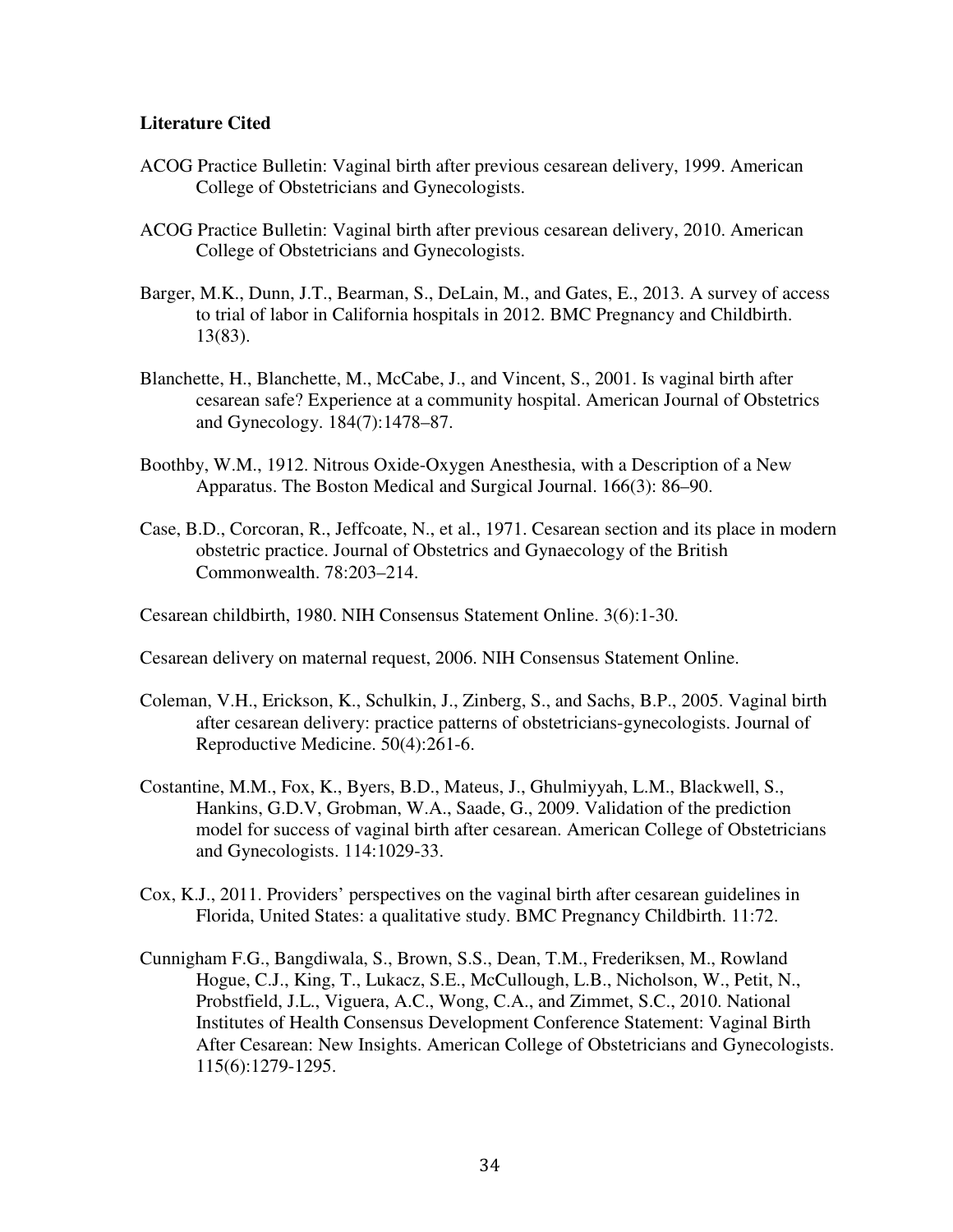- Eden, K.B., McDonagh, M., Denman, M.A., Marshall, N., Emeis, C., Fu, R., Janik, R., Walker, M., and Guise, J.M., 2010. New insights on vaginal birth after cesarean: can it be predicted? Obstetrics & Gynecology. 116 (4).
- Flamm, B. L., Newman, L. A., Thomas, S. J., Fallon, D., and Yoshida, M.M., 1990. "Vaginal Birth after cesarean delivery: results of a 5-Year multicenter collaborative study." American College of Obstetricians and Gynecologists. 76(5): 750–54.
- Flamm, B.L., 1997. Once a cesarean, always a controversy. American College of Obstetricians and Gynecologists. 90(2):312-5.
- Gregory, K.D., Korst, L., Cane, P., et al., 1999. Vaginal birth after cesarean and uterine rupture rates in California for 1995. American College of Obstetricians and Gynecologists. 94:985-9.
- Gregory, K.D., 2010. Trends and patterns of vaginal birth after cesarean availability in the United States. Seminars in perinatology. 34(4):237.
- Grobman, W.A., 2010. Rates and prediction of successful vaginal birth after cesarean. Seminars in Perinatology. 34(4):244-48.
- Guise, J.M., McDonagh, M.S., Osterweil, P., Nygren, P., Chan, B.K.S., and Helfand, M., 2004. Systematic review of the incidence and consequences of uterine rupture in women with previous cesarean section. British Medical Journal. 329:1-7.
- Guise, J.M., Eden, K., Emeis, C., Denman, M.A., Marshall, N., Fu, R.R., Janik, R., Nygren, P., Walker, M., and McDonagh, M., 2010. Vaginal birth after cesarean: new insights. Evidence Report/Technology Assessment (Full Rep). 191:1-397.
- Harper, L.M., and Macones, G.A., 2008. Predicting success and reducing the risks when attempting vaginal birth after cesarean. Obstetrical & Gynecological Survey. 63(8):538–45.
- Heres, M.H.B., Pel, M., Borkent-Polet, M., Treffers, P.E., and Mirmiran. M., 2000. The hour of birth: comparisons of circadian pattern between women cared for by midwives and obstetricians. Midwifery 16(3):173-76.
- Kizer, K.W., and Ellis, A., 1988. C-Section rate related to payment source. American Journal of Public Health. 78(1):96–97.
- Kroeger M., 2004. Impact of Birthing Practices on Breastfeeding: Protecting the Mother and Baby Continuum. Jones & Bartlett Learning, Sudbury, MA. 153 pp.
- Landon, M.B., John, C., Hauth, K.J., Leveno, C.Y., Spong, S., Leindecker, M.W., Varner, A., Moawad, H., et al., 2004. Maternal and perinatal outcomes associated with a trial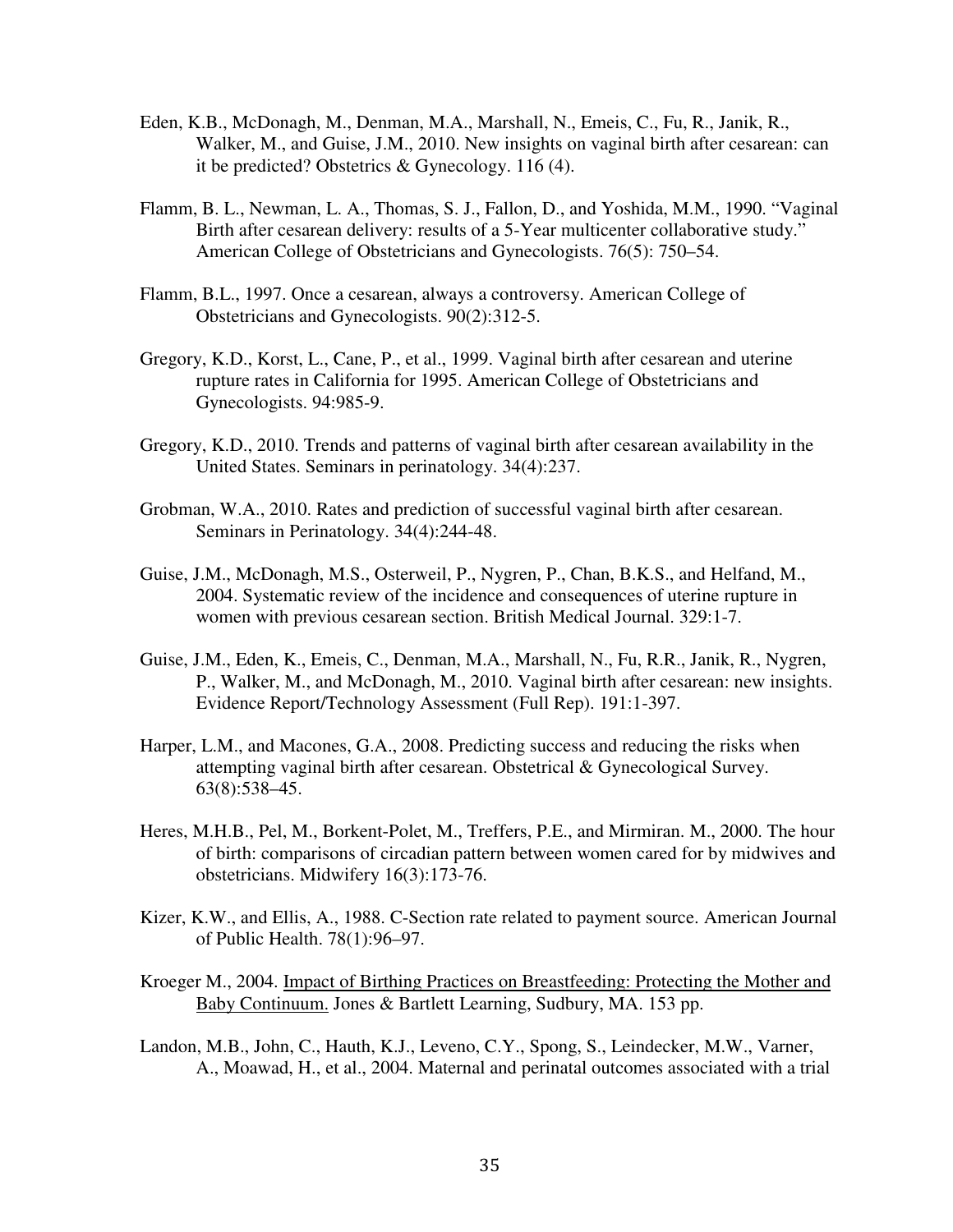of labor after prior cesarean delivery. New England Journal of Medicine. 351(25):2581–89.

- Lavin, J.P., Stephens, R.J., Miodovnik, M. and Barden, T. P., 1982. Vaginal delivery in patients with a prior cesarean section. American College of Obstetricians and Gynecologists. 59(2):135–48.
- Low, J., 2009. Caesarean section—past and present. Journal of Obstetrics and Gynaecology Canada. 31(12):1131-1136.
- MacDorman, M., Declercq, E., and Menacker. F., 2011. Recent trends and patterns in cesarean and vaginal birth after cesarean (VBAC) deliveries in the United States." Clinics in Perinatology. 38(2):179-92.
- Macones, G.A., Peipert, J., Nelson, D.B., Odibo, A., Stevens, E.J., et al., 2005. Maternal complications with vaginal birth after cesarean delivery: a multicenter study. American Journal of Obstetrics and Gynecology. 193:1656-62.
- Martin, J.A., Hamilton, B.E., Osterman, M.J.K., Curtin, S.C., and Mathews, T.J., 2013. Births: final data for 2012. National Vital Statistics Reports. 62(9).
- McMahon, M.J., Luther, E.R., Bowes, W.A., et al., 1996. Comparison of a trial of labor with an elective second cesarean section. New England Journal of Medicine. 335(10):689– 95.
- Methods of Logistic Regression, 2011. ReStore: National Centre for Research Methods. http://www.restore.ac.uk/srme/www/fac/soc/wie/researchnew/srme/modules/mod4/8/.
- O'Brien-Abel, N., 2003. Uterine rupture during VBAC trial of labor: risk factors and fetal response. Journal of Midwifery and Women's Health. 48(4):249-257.
- Phelan, J.P., Clark, S.L., Diaz, F., and Paul, R. H., 1987. Vaginal birth after cesarean. American Journal of Obstetrics and Gynecology 157(6):1510–15.
- Ramsay, M.A.E., 2006. John Snow, MD: Anaesthetist to the Queen of England and pioneer epidemiologist. Proceedings: Baylor University Medical Center. 19(1): 24–28.
- Roberts, R.G., Deutchman, M., King, V.J., Fryer, G.E., and Miyoshi, T.J., 2007. Changing policies on vaginal birth after cesarean: impact on access. Birth. 34(4):316-22.
- Scott, J.R., 2010. Solving the vaginal birth after cesarean dilemma. American College of Obstetricians and Gynecologists. 115(6):1112-3.